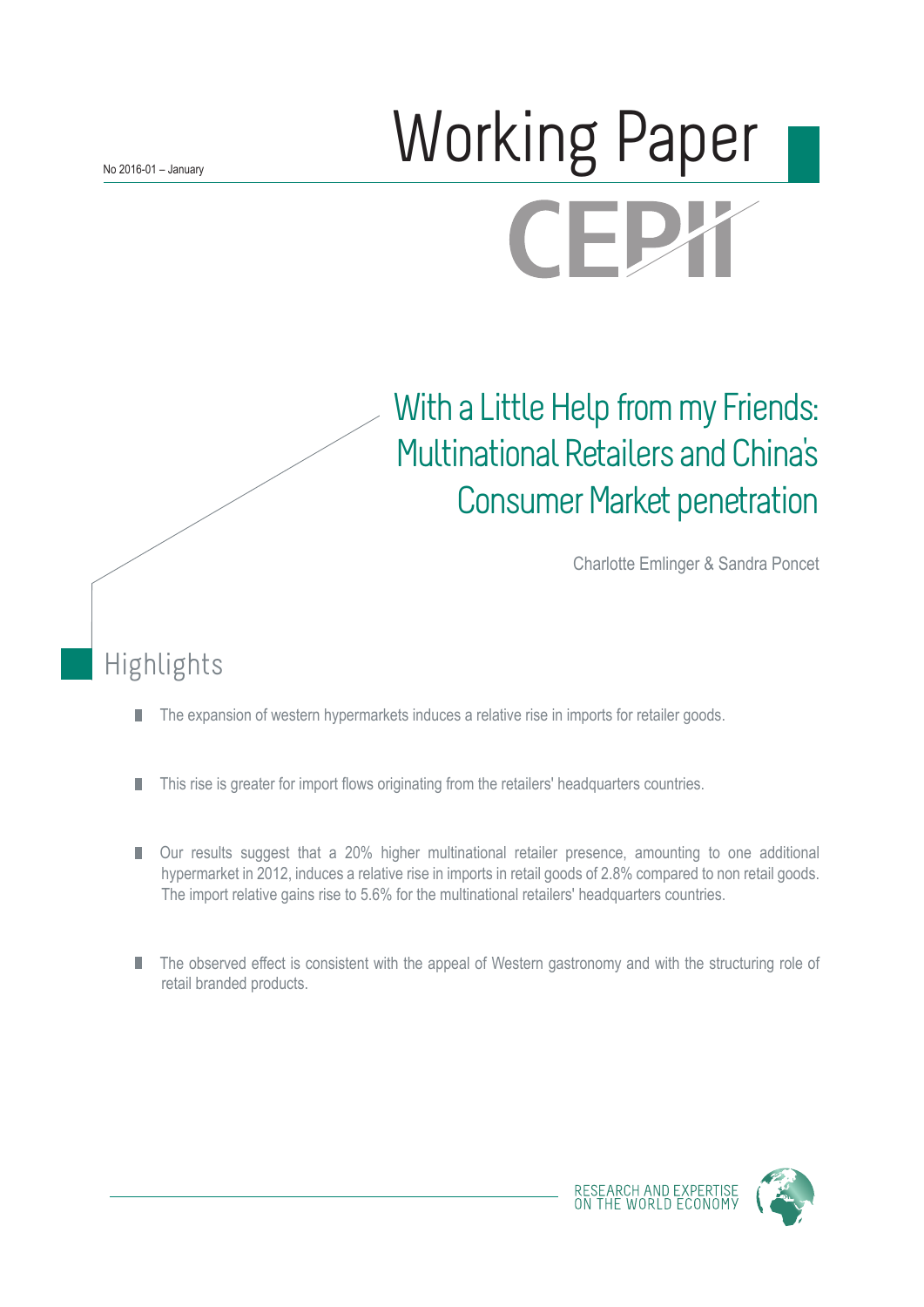## **Abstract**

We study the growing presence of multinational retailers and its role for imports in China. To identify the causal effect of foreign retailers entry on the local import intensity, we use sector and origin country level import data for a panel of Chinese cities between 1997 and 2012 and differentiate between retailer and non retailer goods, and, in a second step, we exploit information on the multinational retailers' headquarters countries. We find that a relative rise in retail imports in cities where multinational retailers settle, which is sharper for imports from the country of origin of the retailer. Our results suggest that a 20% higher multinational retailer presence, amounting to one additional hypermarket in 2012, induces a relative rise in imports in retail goods of 2.8% compared to non retail goods. The import relative gains rise to 5.6% for the multinational retailers' headquarters countries. We find that the observed effect is mainly driven by the food products, which is consistent with the appeal of Western gastronomy and with the structuring role of retail branded products. Our results suggest that global retailers bridgehead for the penetration of the Chinese market by producers from their home base.

## **Keywords**

Multinational retailers, China, Imports.



L81, F14, F23.

#### Working Paper

CEPII (Centre d'Etudes Prospectives et d'Informations Internationales) is a French institute dedicated to producing independent, policyoriented economic research helpful to understand the international economic environment and challenges in the areas of trade policy, competitiveness, macroeconomics, international finance and growth.

CEPII Working Paper Contributing to research in international economics

© CEPII, PARIS, 2016

All rights reserved. Opinions expressed. in this publication are those of the author(s) alone.

Editorial Director: Sébastien Jean

Production: Laure Boivin

No ISSN: 1293-2574

CEPII 113, rue de Grenelle 75007 Paris +33 1 53 68 55 00

www.cepii.fr Press contact: presse@cepii.fr

RESEARCH AND EXPERTISE<br>ON THE WORLD ECONOMY

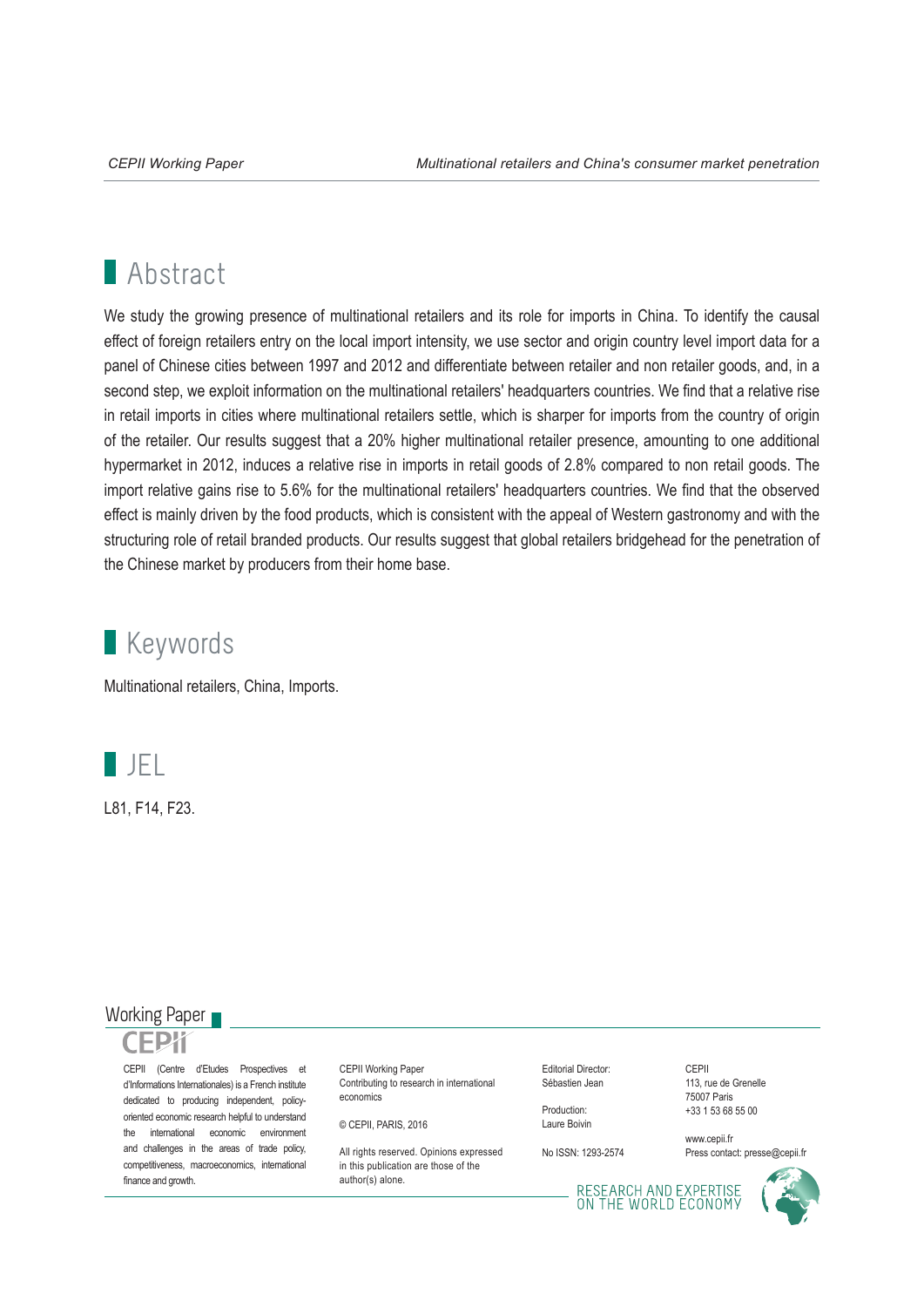#### <span id="page-2-0"></span>With a Little Help from My Friends: multinational retailers and China's consumer market penetration

Charlotte Emlinger<sup>\*</sup> and Sandra Poncet<sup>†</sup>

#### 1. Introduction

China is in the midst of an economic makeover to rebalance its economy through the increase of domestic private consumption. Consumption is replacing investment as China's main engine of economic growth, creating significant opportunities in the retail market. China has overtaken the United States to become the world's biggest market for grocery shopping in 2011. Penetrating the highly profitable and rapidly growing Chinese retail market is even more now the key objective for most western producers and retailers.

Multinational hypermarkets established only recently in China but developed very quickly. The number of foreign grocery retailers outlets in the Chinese market went from zero in 1995 to 126 in 2000 and reached 2,516 in 2014 (Planet Retail, 2014). The extent to which this expansion has helped producers from the home base of the retailers to penetrate the Chinese consumer market is however unclear. Indeed, foreign retailers in China mainly propose locally-sourced products: 90 and 95% of the products offered in Carrefour and Walmart's Chinese stores respectively are produced in China (Moreau, 2008). In contrast to the well-studied case of Mexico, foreign retailers in China do not bring with them a significant imports from their home base (Durand, 2007).

This paper investigates the extent to which foreign global retailers can nevertheless act as bridgehead for the penetration of the Chinese market by their home exporters. Our empirical analysis relies on sector-country level import data for 287 cities over the 1997- 2012 period.<sup>1</sup> We consider the 5 leading foreign grocery retailers in China -Auchan, Carrefour, Metro, Tesco and Walmart- and use a difference-in-differences specification. Our identication exploits variations in the expected impact of the multinational retailers presence between retailer and non-retailer goods to isolate the causal effect on imports. We furthermore investigate whether the international global retailers presence in Chinese cities has resulted in a disproportional rise in the imports from the country of origin of the retailers.

This paper fits in the emerging literature on the economic implications of overseas expansion of multinational retailers in the home and host countries. Most of the existing literature focuses on the impact of the global retailer store operations on host countries'

Corresponding author: CEPII, E-mail: charlotte.emlinger@cepii.fr

<sup>&</sup>lt;sup>†</sup>Paris School of Economics (University of Paris 1) and CEPII, E-mail: sandra.poncet@univ-paris1.fr.

<sup>&</sup>lt;sup>1</sup>China is divided into 4 municipalities (Beijing, Tianjin, Shanghai and Chongqing) and 27 provinces which are further divided into prefectures. As is common in the literature, we use the terms city and prefecture interchangeably, even though prefectures include both an urban and a rural part.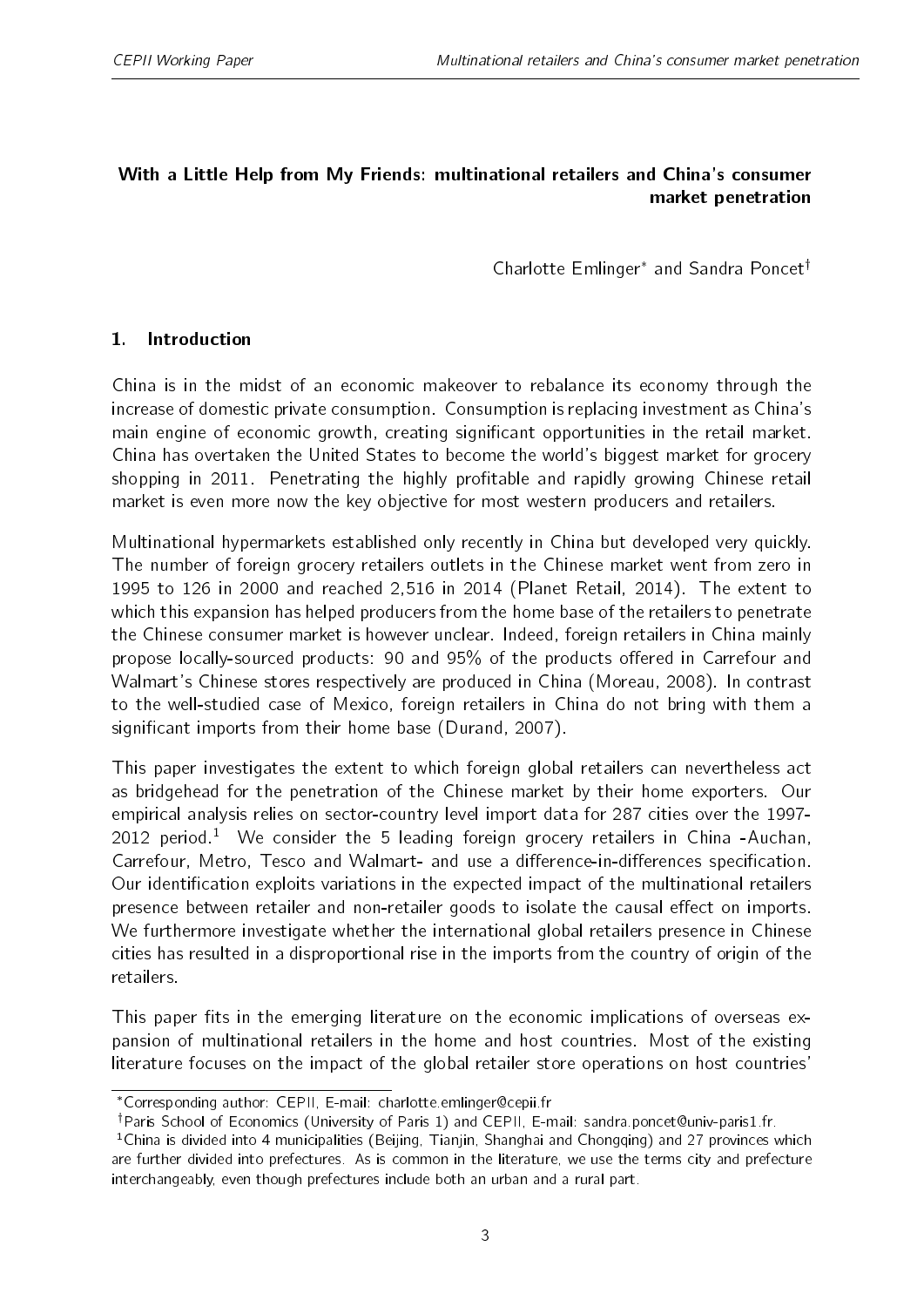economic performance. A first effect is local firm productivity enhancement. Global retail chains' entry has been shown to fuel productivity improvements by supplier firms in Romania (Javorcik and Li, 2013) and in Mexico (Iacovone et al., 2015; Javorcik et al., 2008). A second channel of retailer influence on the host economy is exports. There is evidence that increased exposure to multinational retailers raises exports by enhancing the general export capabilities of the location (Head et al., 2014). In contrast, this paper investigates whether the presence of multinational retailers affects host location imports. Our work searches for additional ways for retailer influence to shape international trade. More specifically a subset of our results takes the perspective of the home countries of the multinational retailers and asks whether the international expansion of their retailers contributes to their export competitiveness.

Our paper relates to the studies measuring the importance of imports for retailers (Ra and Schmitt, 2015). Evidence based on direct import activities by retailers in the US stresses that bigger retail firms tend to import more and that retailers are especially active in importing low-value products, predominantly from China (Bernard et al., 2010). Basker and Van (2010b) go beyond direct imports and identify a positive link between the growth of large retailers and that of imports of consumer goods across US sectors.<sup>[2](#page-2-0)</sup> They show that the largest retail chains have a much higher propensity than smaller retailers to import from less-developed countries, first and foremost China and that their larger sourcing of cheap (durable and semi-durable) products especially from China make these large chain retailers dominate local retail markets. Our focus is different since we look at western retailers' presence in China, the country from which hypermarkets typically source a large share of the non-food products. In the specific context of China, the opening of western hypermarkets hence is less likely to result in higher imports of non-food consumer products which would be displayed on its shelves. China is hence a very good setting to identify more indirect channels through which the presence of multinational retailers contributes to the international opening of the domestic consumer market.

Our work hence contributes to the recent empirical evidence of a positive effect of a country's retailers overseas presence on its exports to those markets. Cheptea et al. (2015a) use bilateral exports for a large panel of countries over the 2000-2010 decade and find that higher sales of a retailer in a country is associated with larger imports by that country from the home base of the retailer. Two broad mechanisms can be at play. First, the establishment or extension of operations abroad by a retailer from a given country reduces the export costs of the home base firms exporting to these markets. Indeed multinational retailers may continue to work with their domestic suppliers in their international operations. Also, their foreign activities may generate informational externalities that benefit to the home base exporters. Second, multinational retailers may influence consumer demands and give rise to new consumption behaviors. More generally, they can improve the global image of their home country among the population that they serve and generate a higher demand from goods (not only retailer ones) originating from their home.

Departing from an international panel and focusing on a single country like China seems

<sup>&</sup>lt;sup>2</sup>Because their import data is only at the product level, they need to make several challenging assumptions to map imports to retail sub-sectors.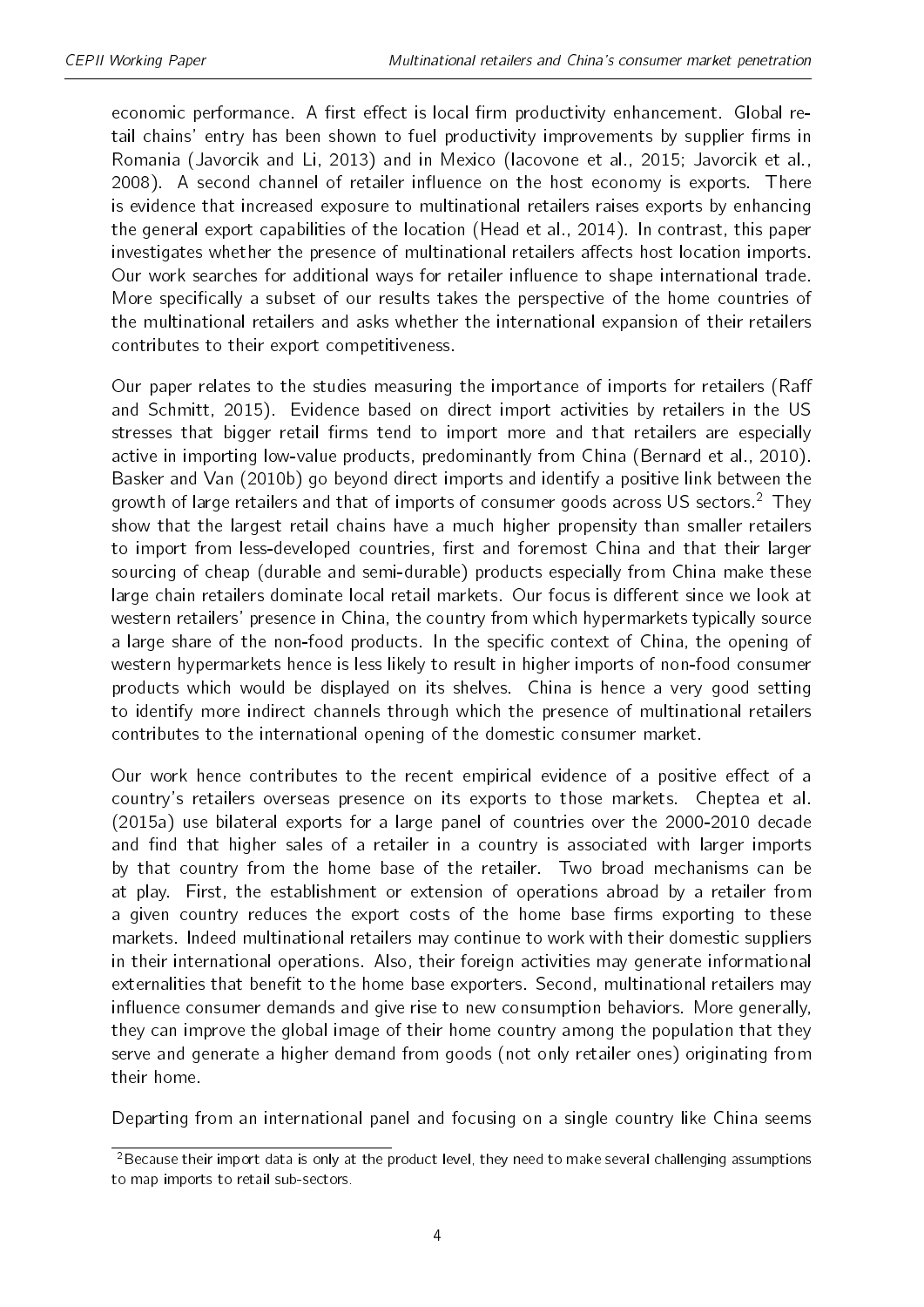relevant for several reasons. First, the country's opening to multinational retail chains is recent, so our analysis covers the emergence from scratch of the now largest retail market in the world. Second, using cross-regional data within a single country instead of crosscountry data mitigates data compatibility problems which are typical in cross-country regressions. Third, the large size of the country and the differences of entry timing of multinational retailers across cities provide substantial variations that our empirical approach will exploit so as to extract the causal effect on imports of the presence of multinational retailers.

Our analysis builds on recent efforts to address the problem of endogenous location of multinational retailers. It is indeed likely that the timing and specific location choice of foreign hypermarkets opening in China are correlated with various broader economic variables as well as specific ties with the origin country of the retailers which likely affect import propensity. Foreign retailers clearly opened their first stores in well-developed regions, such as the Eastern metropolis of Shanghai, the busy port of Shenzhen or the capital Beijing. Another problem comes from reverse causality: greater trade openness affects the structure of the retail industry. Two recent theoretical models suggest that trade liberalization is associated with greater market concentration in retailing, hence that large scale and cost effective chain retailers should expand (Basker and Van, 2010a; Raff and Schmitt, 2012). We then risk over-estimating the positive import effects of hypermarkets opening.

Our main strategy to counter endogeneity exploits variations in the expected impact of the global retail chains opening by product categories and by the imports' origin. We hence consider the differences in the speed of expansion of the 5 leading foreign grocery retailers across 287 cities and the fact that retailer goods should be more affected by the hypermarkets presence. This setting allows us to include city-year fixed effects, hence to account for all the reasons behind the fastest development of retail markets in one location in a year.

Our main findings are a relative rise in imports following the development of the top 5 multinational retailer activities in China. The magnitude of the effect is economically meaningful: a 10% increase in the number of these western retailer stores in a city induces a relative rise in retail products imports of 1.9%.

The second part of our analysis exploits information on the imports' country origin. We find that the multinational retailers presence in Chinese cities has resulted in a disproportional rise in the imports from the country of origin of the retailers. This is in line with Cheptea et al.'s (2015a) results and suggests that a retailer expansion triggers various transaction cost reducing effects that benefit specifically to its home base producers. Our results are robust to a variety of checks including the inclusion of city-country-year fixed effects and accounting for the development of Asian retailer chains. As a falsification test, we re-estimate our model with processing imports which consist of inputs to be processed in China before re-exporting. None of the estimated international store coefficients are significant, suggesting that our findings do not simply reflect a general surge in retail imports in the cities chosen by the multinational retailers.

Our attempt to uncover the mechanisms at play behind the import-enhancing effect con-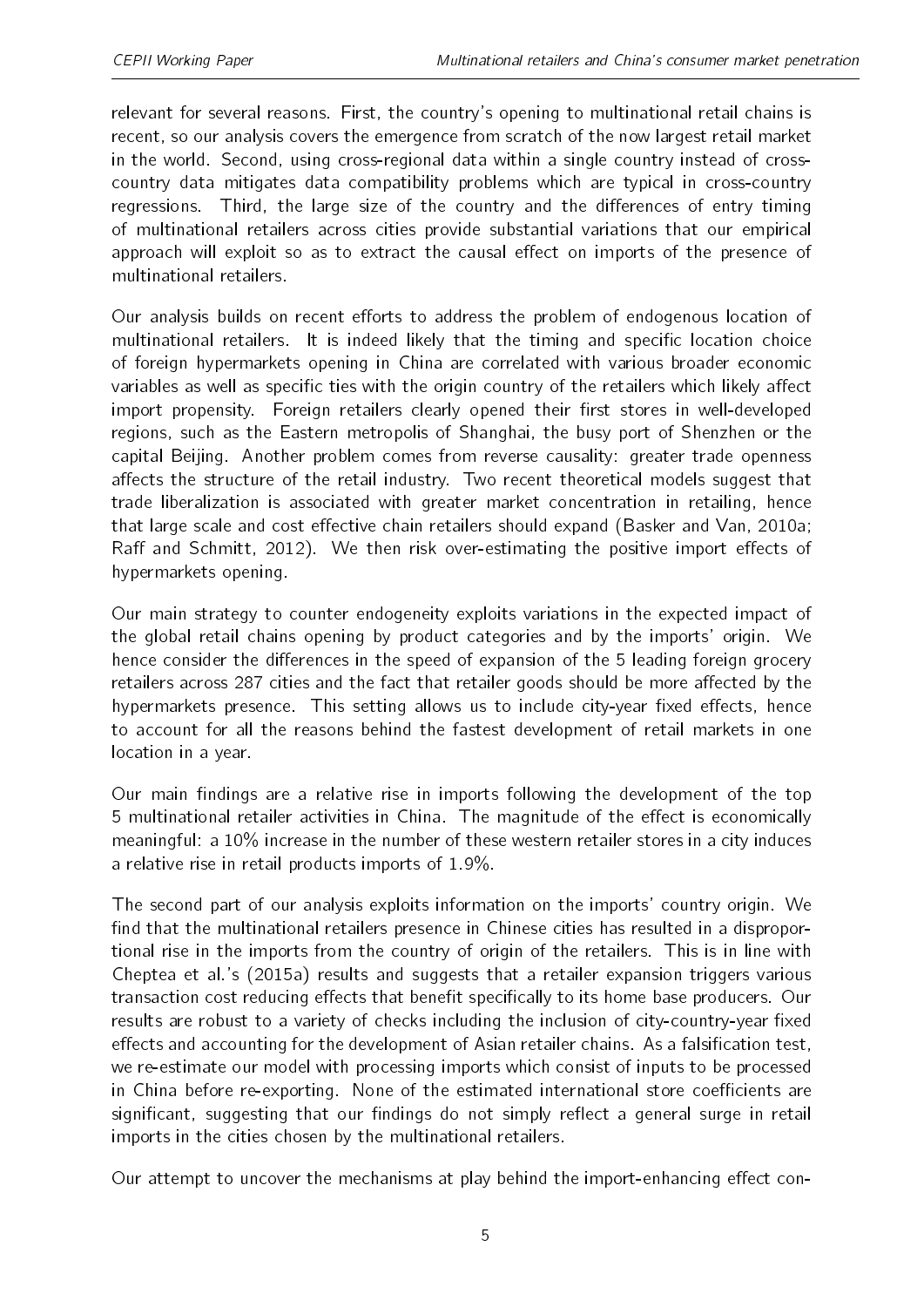sists of two parts. First, we differentiate the relative rise in retailer goods imports between food and non-food products. We find that the observed effect is mainly driven by the food products. This is consistent with the role of long-lasting and trustful relationships between retailers and home base food producers as well as with the importance of retail branded products in food. Most multinational retailers are engaged in own brand strategy. Retail branded products are supplied by firms that have to comply with private standards defined by retail companies and certified through a private independent organism. For example, Carrefour, Auchan and Metro use the IFS (International Food Standard) certication to ensure the quality and safety of the products for which they have the legal responsibility. This tight contractual relationship between retailers and suppliers may imply that those bilateral links persists throughout the internationalization process of retail companies.

Second we subsequently allow the overall effect to differ across the top-5 retailers under investigation. These 5 retailers differ in terms of the relative role of retail branded products. The appeal of the national food products is also different, inducing a heterogeneous capacity of retailers to shape local consumption habits. We find greater effects for UKbased and France-based retailers which is consistent with the reputation of the agrifood sector of these two countries.

Overall, our results show that global retailers appear to bridgehead for the penetration of the Chinese market by home base producers.

The remainder of the paper is structured as follows. Section 2 describes the developments of multinational retailer activity in China and presents our measure of retailer presence in Chinese cities based on the top 5 multinational retailers. Section 3 describes the import data and the empirical specification relating import intensity and multinational retailers' presence. Section 4 presents the results of the regression linking multinational retailers presence and imports. Last, Section 5 concludes.

#### 2. Multinational retailer activity in China

#### 2.1. China's opening to multinational retailers

The western retailers actually expanded in China after 1995 following the deregulation of retailing in China (Wang and Zhang, 2006). China's retail market opening was gradual and imposed restrictions which forced the multinational retailers to choose different entry locations. Up to 1995, only 11 designated zones<sup>[3](#page-2-0)</sup> could welcome operations by foreign retailers, with a maximum of two per zone (Head et al., 2014). These restrictions also concerned retailers emanating from Greater China, i.e. Hong Kong, Macao and Taiwan. As a result western retailers were induced to have different strategies to locate their first hypermarket in mainland China. Our analysis takes advantage of the uneven exposure of Chinese cities to the activities of multinational retailers due to these spatial differences of timing and extent.

As detailed in Table [A-2,](#page-23-0) France-based Carrefour (the second largest world retailer and first in the EU market) stepped in first in 1995 with an hypermarket in Beijing. American

<sup>&</sup>lt;sup>3</sup>They include 6 cities (Beijing, Shanghai, Tianjin, Guanzhou, Dalian, and Qingdao) and 5 Special Economics Zones (Shenzhen, Zhuhai, Shantou, Xiamen and Hainan).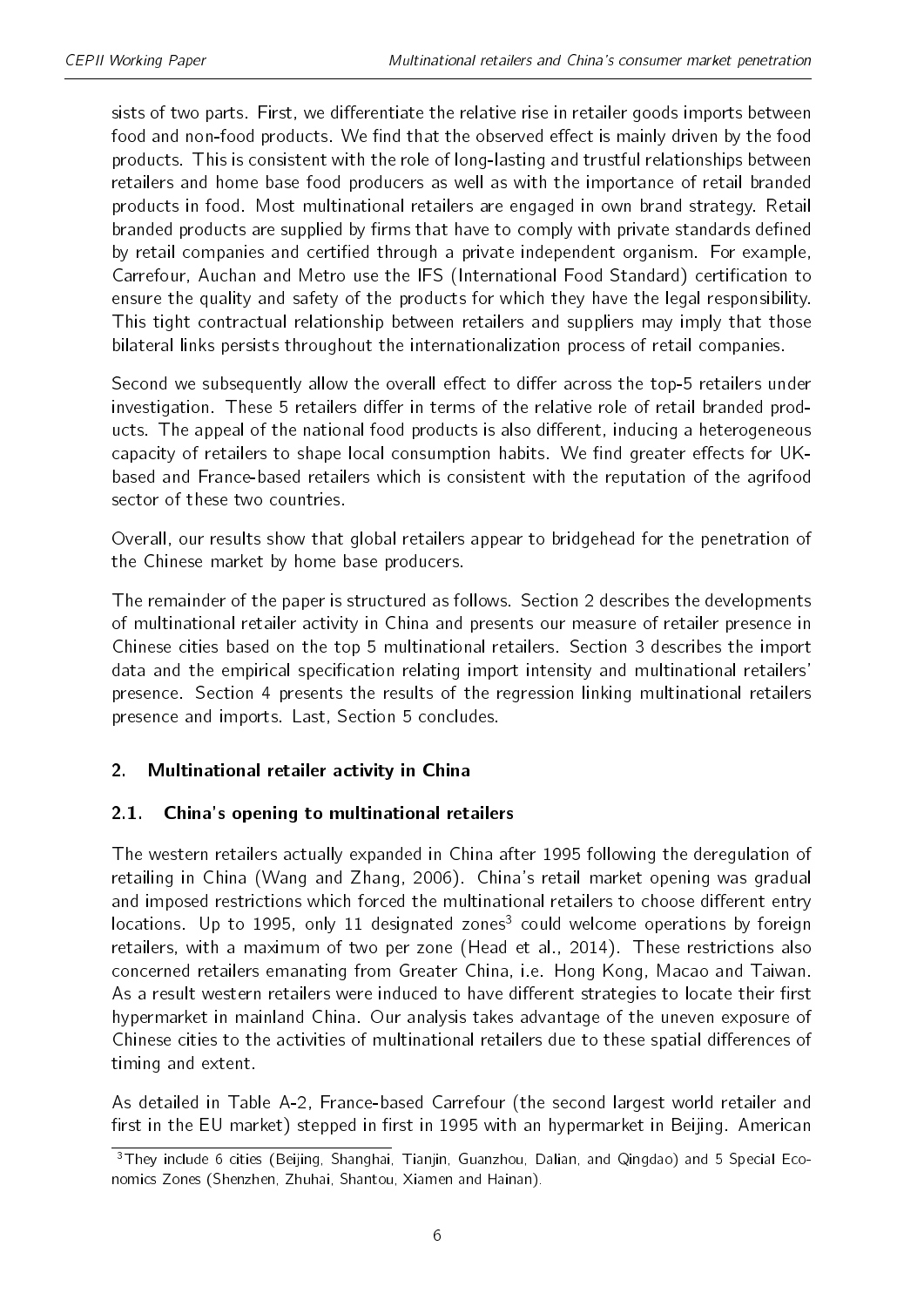Walmart (the world's largest retailer) and German Metro followed the next year with hypermarkets respectively in Shenzhen and Shanghai. The UK-based Tesco entered in 1998 while the French Auchan arrived in 1999, both settling in Shanghai.

Table [A-2](#page-23-0) reports the main characteristics of the western retailers. It lists the year and location of entry in China and gives indicators related to sales and store numbers to assess their relative presence in Chine. In 2010, Auchan and Carrefour account respectively for 13.3 and 10.4% of the Chinese grocery retail sales made in hypermarkets. Walmart comes third with 10.4% followed by Metro and Tesco each with 3.5% (Planet Retail, 2014). These market shares are significant even in comparison with those of Chinese retailers. Two Chinese retailers stand out: the China Resources group (Vanguard hypermarkets) and the Linhua company (Century Mart, Lianhua and Hualian brands). They accounted respectively for 26 and 22% of the 2010 grocery sales made in hypermarkets in China (Retail planet, 2014).

#### 2.2. Retailers' store distribution

The yearly store distribution across China for each of the five multinational retailers was collected from various websites. The two main sources are the retailers' websites and the Chinese web site *linkshop*.<sup>[4](#page-2-0)</sup> We measure retailers's presence as the hypermarket store count for each retailer in a location.<sup>[5](#page-2-0)</sup>

Figure [A-1](#page-22-0) illustrates that the timing and extent of multinational retailers' local presence vary across Chinese cities. Comparison of the situation in 1997 and 2012 stresses the rapid growth in the number of stores established by the top 5 multinational retailers in China. In 1997, the beginning year in our sample, the retailer activities were very limited and concentrated in few, mostly coastal, cities. By 2012, the end year in our sample, the number of hypermarkets had expanded to 858 including inland locations.

In robustness checks we account for the retail activity of some major Asian chains. We use the web site linkshop to compute the store count of Japan-based Aeon, Korea-base E-mart and Lotte-Mart, Taiwan-based RT-mart and Thailand-based Lotus.

#### 3. Empirics

#### 3.1. Import flows

We use Chinese customs data from 1997 to 2012. China's import flows are reported by foreign country of origin and destination city in China. Chinese customs regulations require importers to report the place of consumption of their imports which may differ from the port of entry of the location of the importing firm. We use the 4-digit (prefecture-level city) location information. We observe import flows by detailed product classification (Harmonized System 6-digit) and by trade regime (ordinary or processing trade).[6](#page-2-0) Our

 $\frac{4}{10}$  The Chinese website <http://www.linkshop.com.cn/> focuses on the retail industry.

<sup>&</sup>lt;sup>5</sup>Following the literature we only consider the big-box retail format that sells the widest range of retail goods and omit the specialty and convenience stores as they differ in product coverage and have much smaller sales areas (Head et al., 2014).

<sup>&</sup>lt;sup>6</sup>Operations in the processing sector involve importing inputs to process them in China and re-export the final products.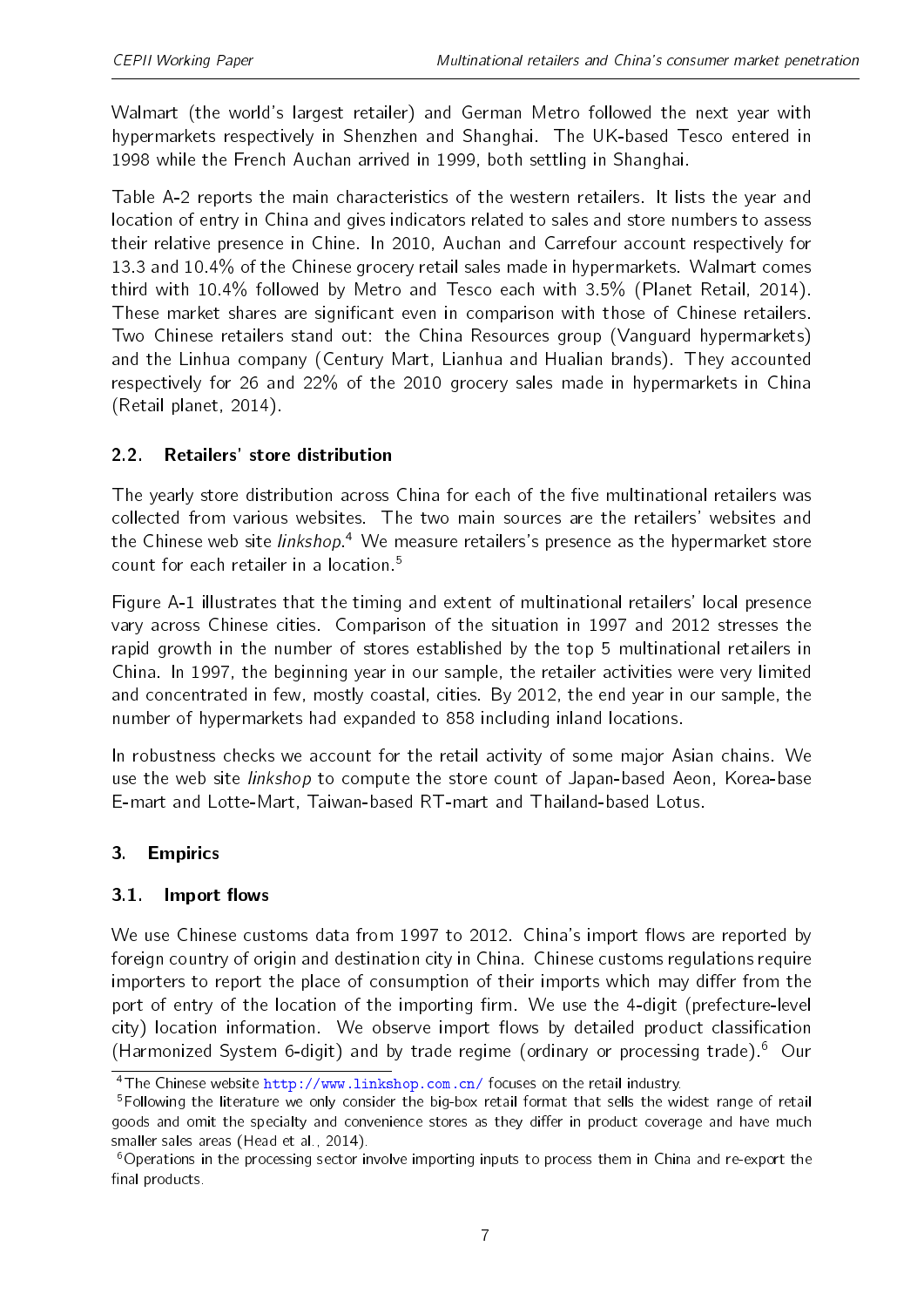analysis relies on the fact that only retailer goods imports under the ordinary regime should be affected by the chains' presence. Our baseline results hence exclude processing activities. We re-estimate our main specifications with processing imports as a falsification test and find no significant effect of multinational retailers presence on the local relative import intensity of processing activities.

We use the Broad Economic Categories (BEC) classification of goods to identify the products that represent retailer goods. These include food products for household consumption, corresponding to primary and processed food and beverage (categories 111 and 112) and non food-products, corresponding to semi-durable and non-durable consumer goods (categories 62 and 63). Our dataset is constructed to differentiate between three categories of products for bilateral imports by a Chinese city from a country of a HS2 sector. The first two categories include products offered in the big-box retail format of multinational retailers (food and non-food products). The third category includes non-retailer goods and constitutes the control group in our regressions.<sup>[7](#page-2-0)</sup> We hence aggregate HS6 products into categories by HS2 to generate a panel of city-product-country-year observations where products refer to a given category at the HS2 level. We obtain a nomenclature of 159 products across 97 HS2 chapters.

### 3.2. Empirical specification

Our empirical analysis assesses whether a greater presence of multinational retailers boosts local imports. Specifically, we study whether differences in retailer good relative import growth across Chinese cities are linked to the uneven geographical expansion of global retailers within China. To identify the causal import effect of multinational retailer presence, we use sector and destination country level import data for a panel of Chinese cities and rely on the fact that only retailer goods imports should be affected by the chains' presence. In a second step, we furthermore exploit information on the multinational retailers' headquarters countries so that our identification exploits variations in the expected impact of the multinational retailers presence both by products and by countries of origin of the imports.

We estimate the following equation on our panel of product-level bilateral import data for 287 cities over 1997-2012:

<span id="page-7-0"></span>In Imports<sub>ipct</sub> = 
$$
\beta
$$
 Western Retail Stores<sub>it</sub> × Retail<sub>p</sub> +  $\lambda_{ipc}$  +  $\mu_{pct}$  +  $\nu_{ict}$  +  $\epsilon_{ipct}$  (1)

where Imports<sub>ipct</sub> denotes imports of city *i* from country *c* in year *t* for a product  $p$ . Our sample contains 159 products, defined as categories (non-retailer goods, retailer food goods and retailers non-food goods) within an HS2. Our explanatory variable of interest is  $ln(1+n_{it})$ , where  $n_{it}$  is the count of hypermarkets established in city i by the 5 top global retailers -Auchan, Carrefour, Metro, Tesco and Walmart. It is denoted Western Retail Stores<sub>it</sub>. We focus on the interaction term of this measure and the dummy for the retailer goods denoted as Retail, The latter is equal to one for food and non-food retailer goods within HS2 chapters.

<sup>&</sup>lt;sup>7</sup>In 1997, retail goods constitute 2.5% of imports by the 287 cities in our sample. This proportion rises to 3.2% in 2012.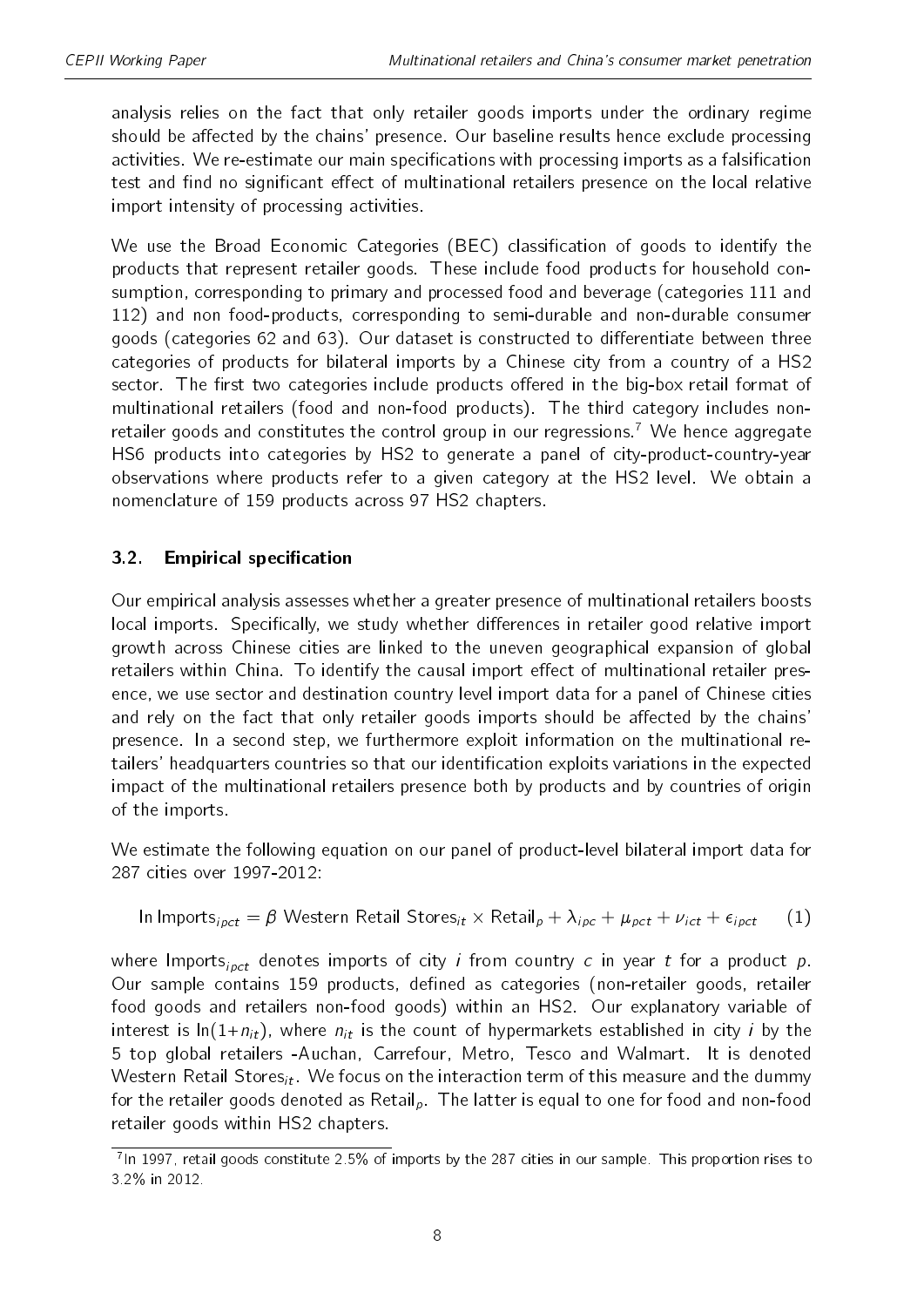Our specification includes city-product-country fixed effects,  $\lambda_{ipc}$ , to account for specialization patterns at the bilateral level. A city may have a natural inclination to import specific goods from a given international source due to historical factors or the presence of immigrants from that partner. Product-country-year fixed effects,  $\mu_{oct}$ , are further introduced to capture country-level variations in the supply of goods to the Chinese market over time. They account for shocks that are common to all cities related to international links between China and its partners whether they are product specific (tariffs) or not (exchange rates movements).

We further control for time-varying city-specific factors by including a set of city-year fixed effects. They take into account the uneven economic development and retail market regulations across Chinese cities and control for any shocks to market conditions in a given location that affect the demand of all products in the city equally. Most importantly, they eliminate any simultaneity bias that might arise due to endogenous location of multinational chains. In our baseline specification, we allow for city-year dummies varying by origin country of imports,  $v_{ict}$ . Doing so helps to distinguish the impact of foreign retail chains from the general shocks in the bilateral links between a city and a foreign country. For example it helps to ensure that our findings do not solely reflect the repercussions of foreign direct investments in city i from country c. Note that if the mere impact of global retailers is to familiarize local consumers to the overall reliability and quality of imported goods or even to promote the specific global image of the home base of the retailers, then this would be picked up in our city-country-year fixed effects. Our specification hence focuses on the differential response of retail products imports.

In presence of those fixed effects our key parameter  $\beta$  in the Equation [1](#page-7-0) captures whether the growing number of hypermarkets affects the local relative import propensity for retailer goods. To identify whether the import impact is specific to the retailers' home country, we further exploit import origin variations and interact our variable of interest, the interaction term Western Retail Stores $_{it}$   $\times$  Retail $_{p}$ , with a dummy equal to one when imports originate from the headquarter country of the locally established multinational retailers. We also refine our empirical approach to estimate the retailer-specific effects: we include the counts of hypermarkets (and their interaction terms) for the four main countries -France, Germany, UK and US- simultaneously.

In a last attempt to improve the identification of the impact with respect to possible endogeneity concerns, we further add city-product-year fixed effects. We also zoom on the category of products which is the most susceptible to benefit from the expansion of western retailers presence that is food products for household consumption. We further add interaction terms of our multinational retailer presence measure with a dummy for food retailer goods denoted as  $Food<sub>p</sub>$ .

We cluster standard errors at the location level to take into account the fact that the measures of retailer chains' presence are specific to cities (though time-varying) and to address potential serial correlation problems (Bertrand et al., 2004).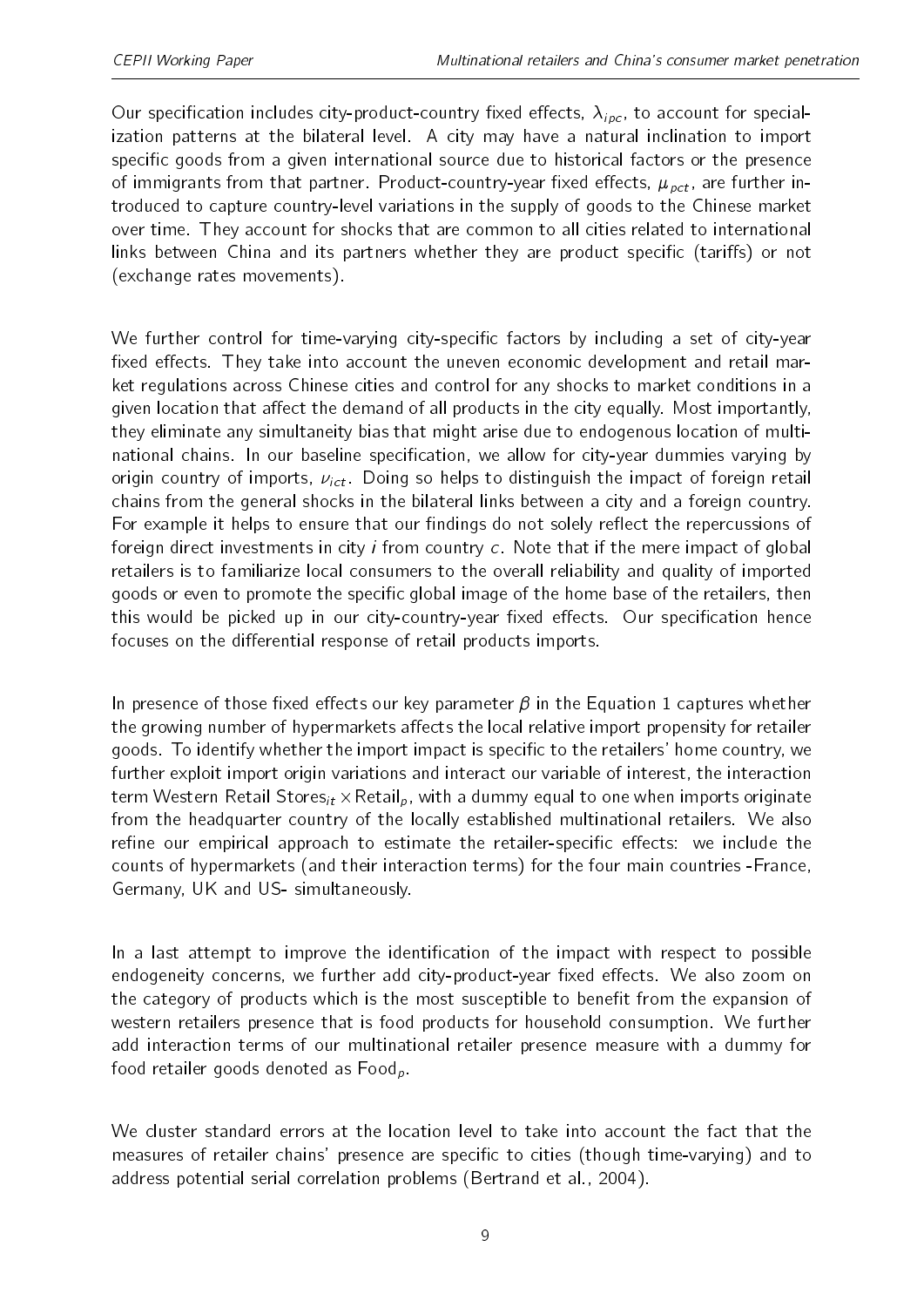#### 4. Results

#### 4.1. Baseline

Table [1](#page-17-0) reports our baseline estimates. In columns 1 and 2, we estimate Equation [1](#page-7-0) without the city-country-year fixed effects,  $v_{ict}$ , so as to assess the overall association between the import intensity of a city and the number of multinational retailers it hosts. Column 2 adds our key interaction term between the western retailers presence and the retailer goods dummy. The coefficients on the proxy for the presence of multinational retailers and on its interaction term with the dummy denoting retailers goods are both positive and significant. This suggests a rise in imports following the expansion of western hypermarkets which is faster for retailer goods. Column 3 further includes fixed effects at the city-year level inducing the number of western retail stores to drop out. The cityyear fixed effects account for time-varying city-level demographic and economic conditions that may relate to city-level imports and also affect the location choice of multinational retailers. Among other these fixed effects absorb possible controls for the local presence of domestic retailer chains.

Compared to column 2, the point estimate of our key parameter  $\beta$  on the interaction term between the multinational retailers expansion and the retailer goods dummy is reinforced. It rises from 0.09 to 0.16 although the difference is not statistically significant. Column 4 shows our benchmark specification in Equation [1](#page-7-0) with city-country-year fixed effects. Controlling for time-varying bilateral factors that are common to all goods however does not affect the size and significance of  $\beta$ . The positive and significant  $\beta$  is confirmed, suggesting that western retailers expansion did indeed induce a relative rise of imports for goods offered in hypermarkets. A  $10\%$  higher presence of multinational retailers contributed to a 1.9% relative rise in retailer good local import intensity.

Table [2](#page-17-1) proposes several robustness checks. Column 1 excludes imports flows from Hong-Kong, Taiwan and Macao. These Greater China territories, Hong Kong especially, play a specific role in intermediating trade between China and the rest of the world (Feenstra and Hanson, 2004). Part of the imports originating from these well-known "entrepot" and import-export platforms may in fact correspond to re-imported Chinese goods. Exclusion of the 100,000 observations corresponding to imports from these three partners leave our estimates unchanged. Column 2 excludes import flows from countries without global retail chains. Column 3 excludes imports flows from Chinese cities without any foreign hypermarkets (from western or Asian retail companies). Removing these different countries or cities does not change our result.

Column 4 re-estimate our baseline specification with processing imports instead of ordinary imports as a falsification test. We may worry that our measured import-creating effect of multinational retailers reflect unobserved shocks at the level of a city-product-country triad which correlate with both imports and the location choice of multinational retailers. While these shocks should apply to processing as well as ordinary activities, no import gains should emanate from the greater presence of foreign hypermarkets on processing activities, i.e. imports of goods to process them in China prior to re-exporting. None of the estimated western retail stores coefficients are significant to explain processing imports, suggesting that our findings do not simply reflect a general relative retail import rise in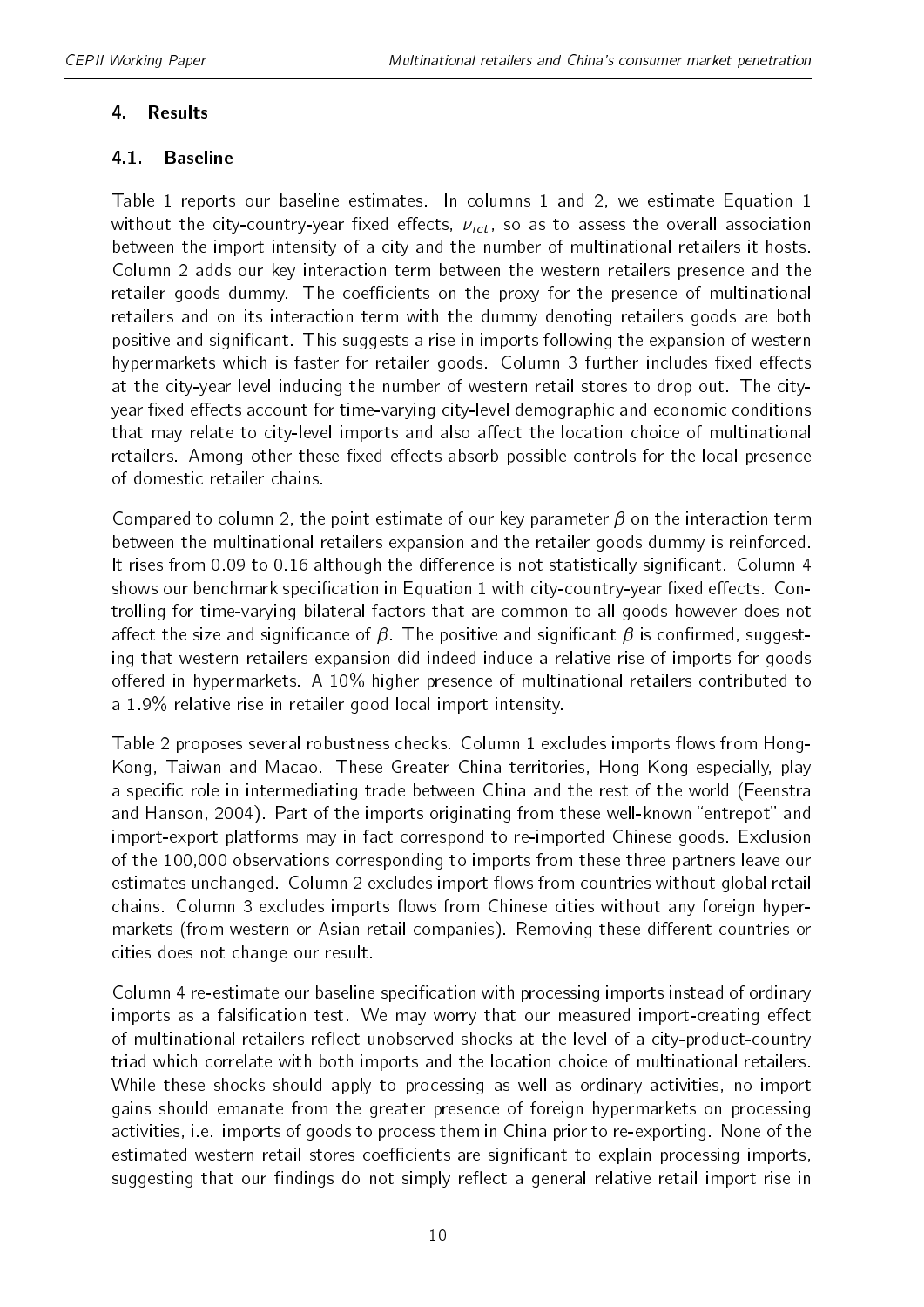the cities were the multinational retailers settle.

#### 4.2. Bilateral effects

So far our results suggest that multinational retailer presence elevates the local relative propensity to import retailer goods. We expect this rise to be greater for import flows originating from the retailers' headquarters countries for several reasons. First, the presence of hypermarkets from their country of origin may reduce trade costs for exporters, by decreasing market prospecting costs and by lowering informational and logistical costs. Second, the exporters of the retailers' country of origin may benefit from a change in the consumers' preferences in the city where the multinational retailer operates. Third, multinational retailers may have privileged links with their home suppliers and continue to work with them in their international operations.

In this subsection, we investigate the potential heterogeneous effect of retailer chains presence at the city level on imports from the specific countries where the multinational retailers are headquartered. Table [3](#page-18-0) exploits information on the multinational retailers' headquarters countries to assess whether the measured relative rise in retail imports in cities where multinational retailers settle is sharper for imports from the country of origin of the retailer. Hence we test how Chinese imports from France are related to the geographic spread of Carrefour and Auchan in China, and imports from Germany, the United Kingdom and the US are linked in turn to the geographic spread of Metro, Tesco, and Walmart. To do so, we refine Equation [1](#page-7-0) and further interact our two key variables Western Retail Stores<sub>it</sub> and Western Retail Stores<sub>it</sub>  $\times$  Retail<sub>p</sub> with a dummy equal to one if the studied import flow originates from the headquarter country of a locally-established hypermarket. Hence if Metro and Carrefour are both present in city *i* the dummy Home<sub>c</sub> takes the value of 1 for import flows from France and from Germany.

Column 1 of Table [3](#page-18-0) reports the results adding Western Retail Stores<sub>it</sub>  $\times$  Home<sub>c</sub> and Western Retail Stores $_{it}$   $\times$  Retail $_{p}$   $\times$  Home $_{c}$  interaction terms to the specification of col-umn 3 of Table [1.](#page-17-0) The former term fails to be significant while the triple interaction term attracts a positive and significant coefficient, suggesting that the relative rise in retail imports in cities where multinational retailers settle is sharper for imports from the country of origin of the retailer. This result remains unchanged with the inclusion of city-countryyear fixed effects, controlling for all time-varying bilateral factors in Column 2. Our results suggest that a 20% higher multinational retailer presence, amounting to one additional hypermarket in 2012, induces a relative rise in imports in retail goods of 2.8% compared to non retail goods. The import relative gains rise to 5.6% for the multinational retailers' headquarters countries.

Finding that the multinational retailers presence in Chinese cities results in a disproportional rise in the imports from the country of origin of the retailers is in line with Cheptea et al.'s (2015a, b) findings that a retailer expansion triggers various transaction cost reducing effects that benefit specifically to its home base producers, particularly retailers' supplying firms. Foreign retailers expansion also generates positive externalities, either informational or reputational for producers in their country of origin. Our results nevertheless suggest that the relative rise in retailer goods imports is not limited to the connections formed by the retailers' bilateral networks. This is consistent with the top 5 retailers familiarizing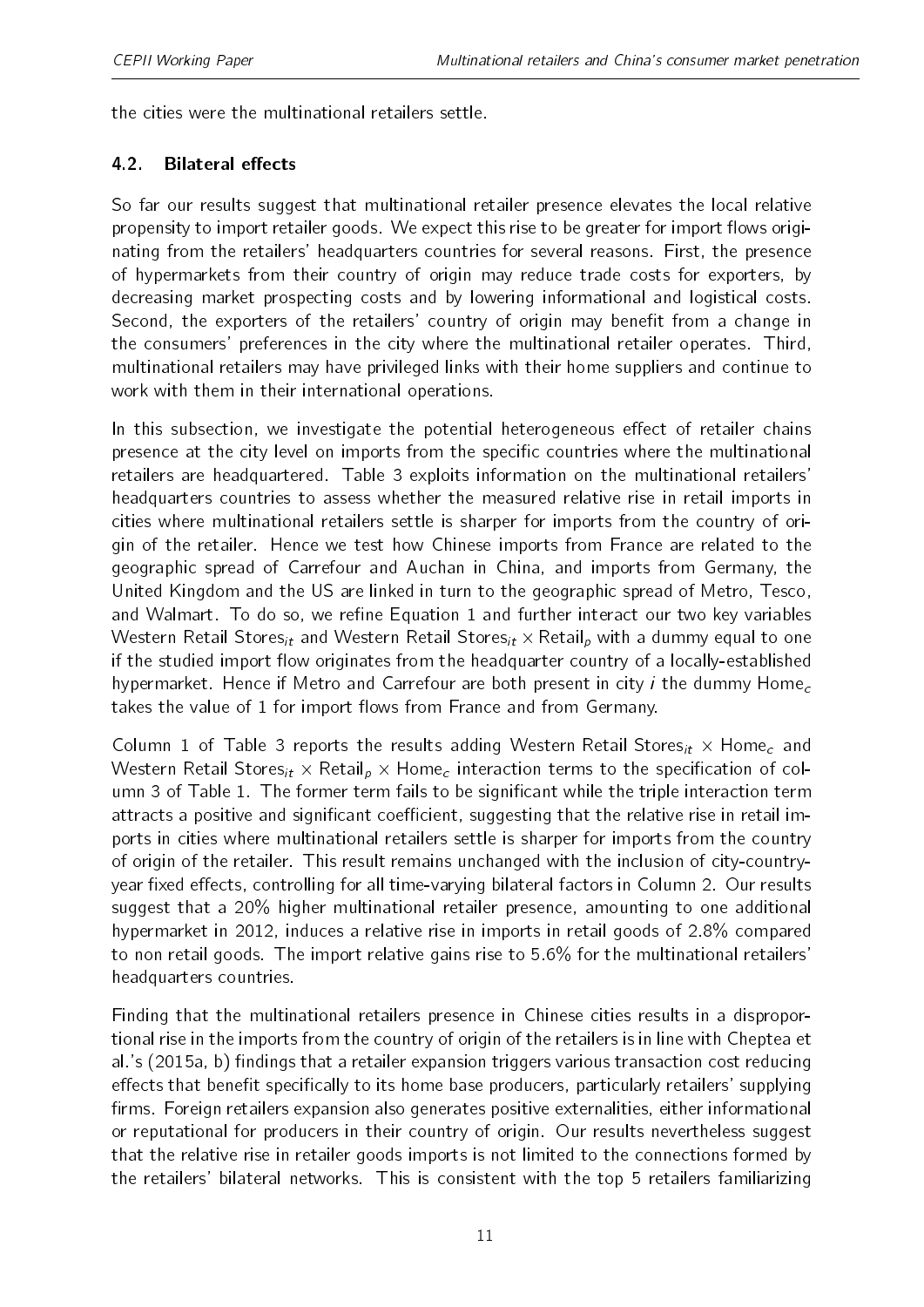local consumers with imported products and generating a new demand for foreign products going beyond brands from their home base.

Column 3 adds two new variables which help assessing the capacity of retailers to shape local consumption habits. The main difference of retail products displayed on the shelves of the various hypermarket chains has to do with food products. Carrefour and Auchan hypermarkets for example offer a variety of France-produced wines and alcoholic beverages, pastries and dairy products while Tesco proposes UK-manufactured biscuits, crisps, breakfast cereals and curries. One can consequently assume that the impact of retail chain presence on city level import from the country of origin of the retailer is higher for food products. We build on the difference-in-difference approach which previously compares retailer goods to other products non offered in hypermarkets and extend it to investigate the specific effect for food products. We hence use a dummy  $Food<sub>p</sub>$  equal to 1 for food goods and interact it with both the city-level count of western retail stores and its interaction with the Home<sub>c</sub> dummy. The coefficient on Western Retail Stores<sub>ict</sub>  $\times$  Food<sub>p</sub> fails to be significant suggesting that the import gains from the growing foreign retailers presence is no different for food products than for other non-food retail goods. By contrast the triple interaction term Western Retail Stores $_{ict}$   $\times$  Food $_{p}$   $\times$  Home $_{c}$  enters with a positive and significant coefficient which is twice larger than the one attracted by the term Western Retail Stores<sub>ict</sub>  $\times$  Retail<sub>p</sub>  $\times$  Home<sub>c</sub> in the previous Column 2. This larger magnitude and the fact that the coefficient on Western Retail Stores $_{ict}$   $\times$  Retail $_{p}$   $\times$  Home $_{c}$ turns insignificant suggests that the previously measured relative retailer import expansion originating from their headquarter country was fully driven by the food segment. This is confirmed and even reinforced in column 4 when adding city-product-year fixed effects. We find robust evidence that increased exposure to international retailers in Chinese cities prompts a relative rise in local retail goods imports, this rise being entirely attributable to foods products, which is consistent with the comparative advantage of the country of origin of the multinational retailers on the Chinese market.

Table [5](#page-19-0) performs robustness checks similar to that in Table [2](#page-17-1) on the specification of column 2 of Table [3.](#page-18-0) Table [6](#page-20-0) applies the same logic for results further adding the interaction with food products of column 3 of Table [3.](#page-18-0) Precisely, column 1 excludes import flows from Hong-Kong, Taiwan and Macao as these Greater China origins may play a specific trade platform role. Column 2 excludes import flows from countries without global retail chains to checks that our results on the import gains for links originating from the retailers' headquarters countries are not driven by these countries that are not part of the major global retailers' international store networks. Column 3 excludes cities without foreign (western and Asian) retailers to ensure that the results do not solely emanate from a difference between cities with and without international retailing. Column 4 runs our falsification test based on processing activities as we expect that international chains' expansion should only impact retailer goods imports under the ordinary regime. Our message of an import promoting effect of global retailers which is magnified for food products from their home base is confirmed. Hence while the growing presence of global retailers promotes the local relative propensity to import retailer goods in general, it seems to have the capacity to bridgehead for the penetration of the Chinese market by food producers from their home base.

Table [6](#page-20-0) ensures that these findings resist the control for the presence of Asian retailers.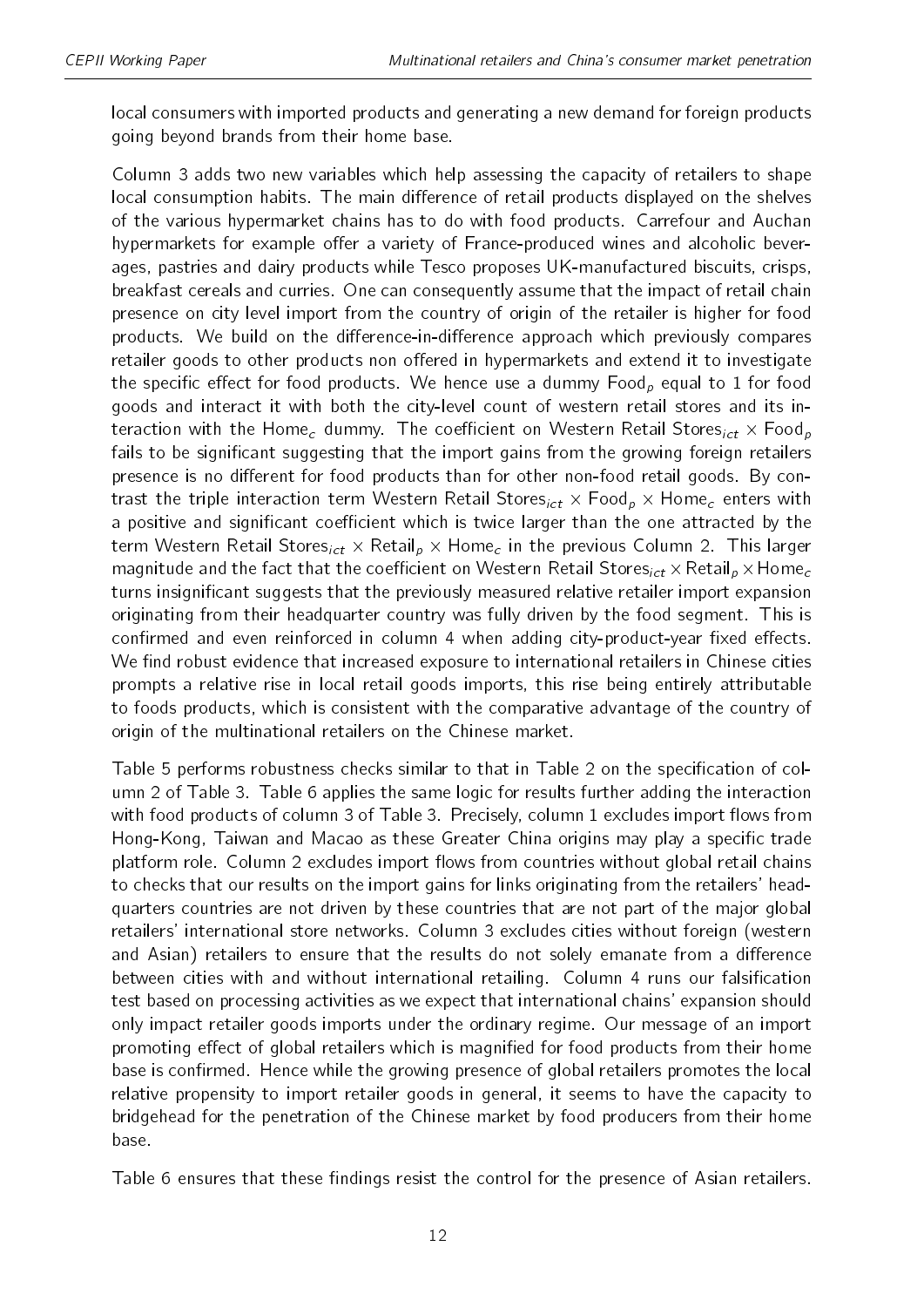We use a count of hypermarkets from 5 Asian leading retailers<sup>[8](#page-2-0)</sup>. Column 1 of Table [6](#page-20-0) is based on the specification of column 2 of Table [3.](#page-18-0) The interaction terms involving Asian retailers presence enters with a positive and significant coefficient, which however does not affect the size and significance of  $\beta$ . Our results hence suggest an import promoting effect of retailers expansion for Asian chains. However, the coefficient of the triple interaction Asian Retail Stores $_{ict}$   $\times$  Retail $_{p}$   $\times$  Home $_{c}$  is insignificant, suggesting that the positive impact of Asian retail chain on city level imports is the same whatever the country of origin. Unlike Western chains, Asian chain do not promote imports from their country of origin. Column 2 allows for an heterogenous effect for food products, following the specification of column 3 of Table [3.](#page-18-0) The coefficient of triple interactive variable for Asia is negative and significant, meaning that the presence of Asian retail chains reduces the relative propensity to import food products from the country where the Asia chain is headquartered. Our main finding on the impact of Western hypermarkets remains. The import promoting impact of retail chains on imports shipped from the retailers' headquarters countries appears to be specific to Western companies.

#### 4.3. Retailer-specific effects

In this last subsection, we pursue further the analysis of the impact of Western retail chain presence on city level import by looking at retailer-specific effects. The import promotion effect of retail companies may differ according to the country where the chain is headquartered, due to different product specialization. For example, whereas food products represent 5.5% of Chinese imports from France, they only amount to 0.7% of imports from Germany.

Table [7](#page-21-0) follows the specification of Table [3,](#page-18-0) distinguishing the impact of Western hypermarkets on imports by retail chain. Thus, Tesco Stores<sub>it</sub>, Metro Stores<sub>it</sub>, Walmart Stores<sub>it</sub>, Carrefour-Auchan Stores<sub>it</sub>, are respectively the count of Tesco, Metro, Walmart and Carrefour-Auchan hypermarkets established in city *i* the year  $t.^9$  $t.^9$ . Column 1 and 2 displays results with city-year fixed effect, while the Columns 3 and 4 add city-product-year fixed effects. Column 2 and 4 perform robustness check and exclude flows corresponding to beverage (Chapter 22 of the Harmonized System), as these products represent a high share of Chinese import from Western countries, in particular France (67%), and to a lesser extent Germany (23%) and Great Britain (16%). The impact of retailers presence on imports appears heterogeneous with regards to the retail chain. French retail stores (Carrefour and Auchan) entail a relative rise of import of retail goods, whatever the origin of the good, as shown by the positive coefficient of the interacted variable Carrefour-Auchan Stores<sub>ict</sub>  $\times$  Retail<sub>p</sub>. Walmart stores have similar and even higher effect on city level import of goods offered in hypermarkets, while Tesco and Metro stores do not have any impact on imports of retail goods. Considering bilateral effects, Carrefour-Auchan Stores<sub>it</sub>  $\times$  Food<sub>p</sub>  $\times$  Home<sub>c</sub> and Tesco Stores<sub>it</sub>  $\times$  Food<sub>p</sub>  $\times$  Home<sub>c</sub> attracted positive coefficients, suggesting that the import promoting effect of Western retailers for food measured previously emanates from UK and France based retailers. This result is

<sup>&</sup>lt;sup>8</sup>The count includes hypermarkets of Japan-based Aeon, Korea-base E-mart and Lotte-Mart, Taiwan-based RT-mart and Thailand-based Lotus.

<sup>9</sup>Carrefour and Auchan stores impact are count together, as they are both French retail chain and follow the same supply strategy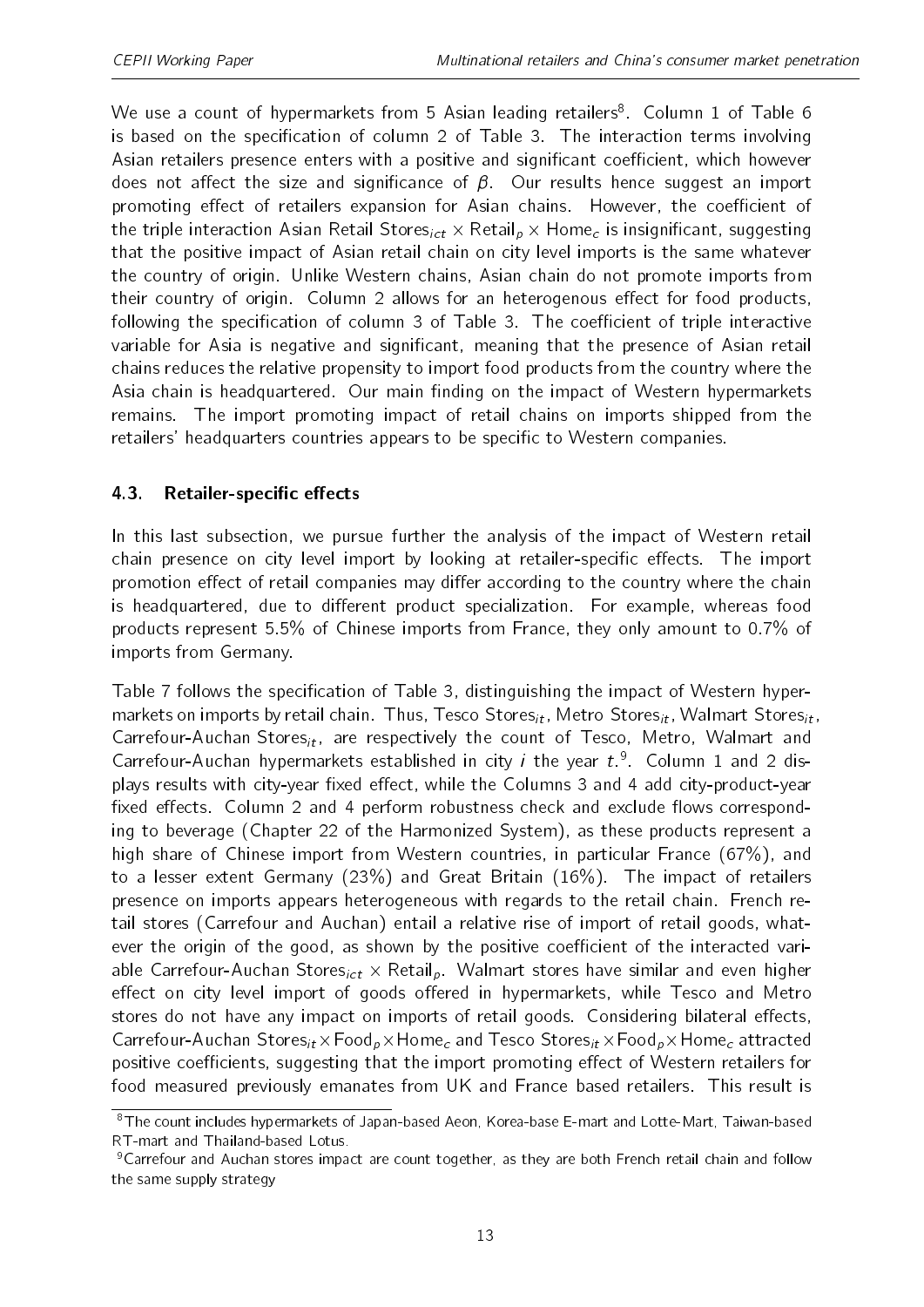robust to the exclusion of beverage products and hence is not limited to French Wine or British whiskies.

The significant impact of retail stores on imports from their country of origin for Auchan, Carrefour and Tesco is in line with the appeal of their national food products and with their strategy in terms of product offer. These three chains are engaged for many years in an own-brand strategy and retail branded products represent now an important amount of sales in their hypermarkets, in particular for food products (43% for Tesco, 30% in Carrefour and Auchan stores in average), that is not the case of Metro, who developed only recently (in 2009) its own-brand. To offer own-branded products, retail chains implement contractual relationship with their suppliers and ensure the quality and safety of products through particular private certification labels. Difficulties to find local suppliers able to follow the requirement of these standards may lead retail chains keeping their traditional suppliers to offer their own branded products in their stores around the world (Reardon 2007). The importance of retail branded product has a structural effect on the sourcing strategy of hypermarkets. For example, Cheptea et al. (2015b) show that the benefits of French retail oversea expansion on French agrifood exports are grasped by retailers's domestic suppliers, having retail private certification.

Furthermore, to capitalize on the appeal of French food, Carrefour offers besides the classical Carrefour brand goods more than 200 food products and 40 wines under the label "Reflets de France" on international markets.<sup>[10](#page-2-0)</sup> These products developed through the long-lasting and trustful relationships between the French retailer and many home base food producers are proposed in China-based Carrefour stores for the Chinese consumers to discover the French gastronomy. Auchan has a similar strategy and also proposes French regional products under the label "Les Produits Régionaux" and some gourmets products beside the basic Auchan home brand goods. Tesco does not have such label, but proposes products with British characteristics, especially those sold under Tesco Finest, the retailer's most premium range of retail brand products. These specificities are likely to induce import flow from France and UK in order to have these typical French and British products in China-based stores. Also, it may improve the reputation of French and British gastronomy that benefits more widely to food products from these countries. For its part, although Walmart also offers a premium retail brand, called Sam's Choice, this covers a large choice of food products with little national gastronomy positioning, that can explain why we find a promoting effect of Walmart hypermarkets for food imports from all origins, but not from US in particular.

#### 5. Conclusion

This paper assesses whether multinational retailer expansion facilitates China's consumer market penetration. Exploiting data on the five largest western retailers in China - Auchan, Carrefour, Metro, Tesco and Walmart, we find that imports of retail goods rise in locations as the local number of hypermarkets expands. This relative rise in retail imports in cities where multinational retailers settle is sharper for imports from the country of origin of the

 $10B$ orn in 1996 Reflets de France [\(http://www.refletsdefrance.com/\)](http://www.refletsdefrance.com/) offer high-quality local products from French regional producers including cheese, charcuterie, canned goods or wines. This label is a retail brand, but products do not carry the retailer name on their packaging.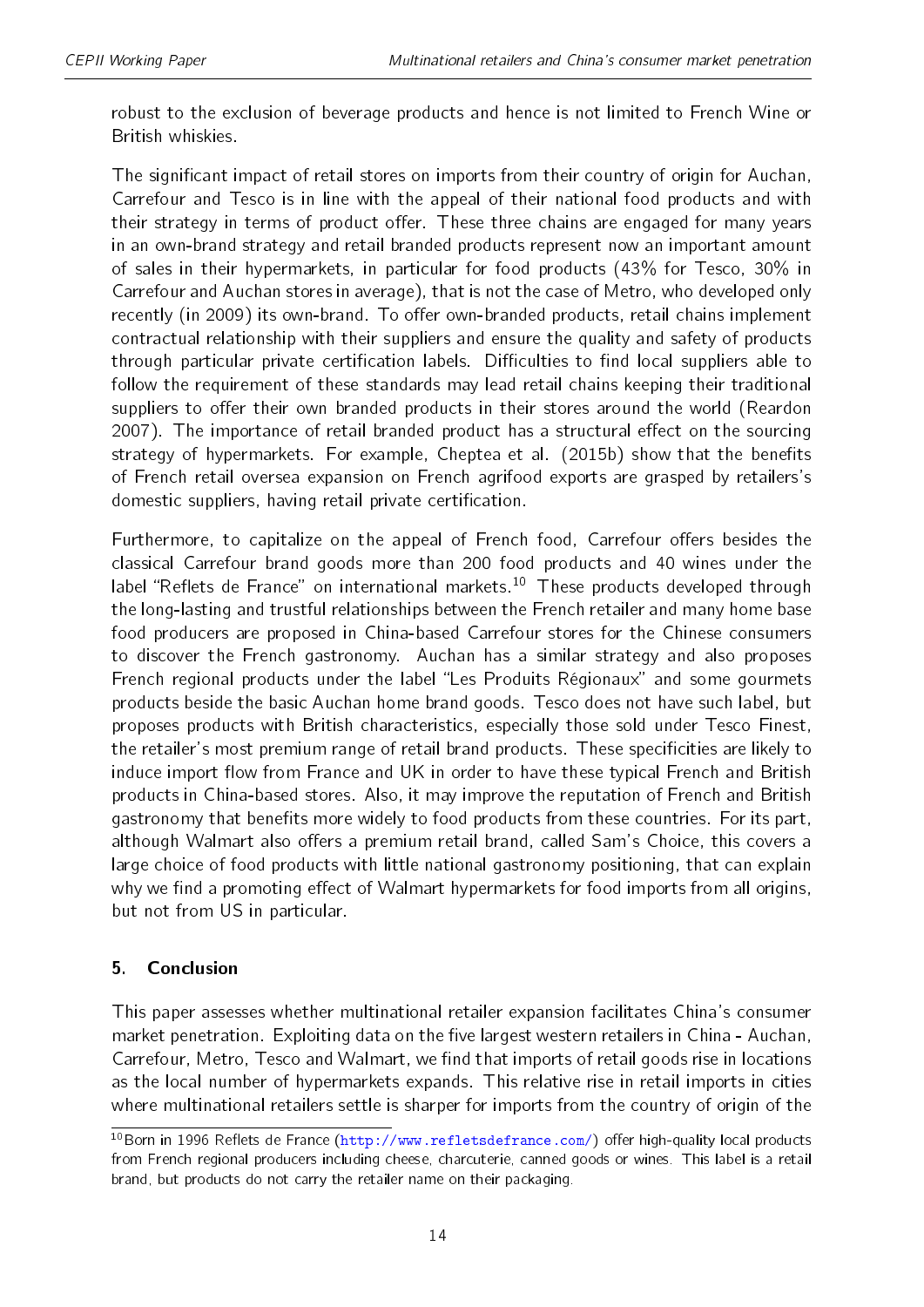retailer. The observed effect is mainly driven by the food products, which is consistent with the appeal of Western gastronomy and with the structuring role of retail branded products which entail privileged links of the retailers with their home based traditional suppliers as they expand in China. Our results suggest that global retailers bridgehead for the penetration of the Chinese market by producers from their home base.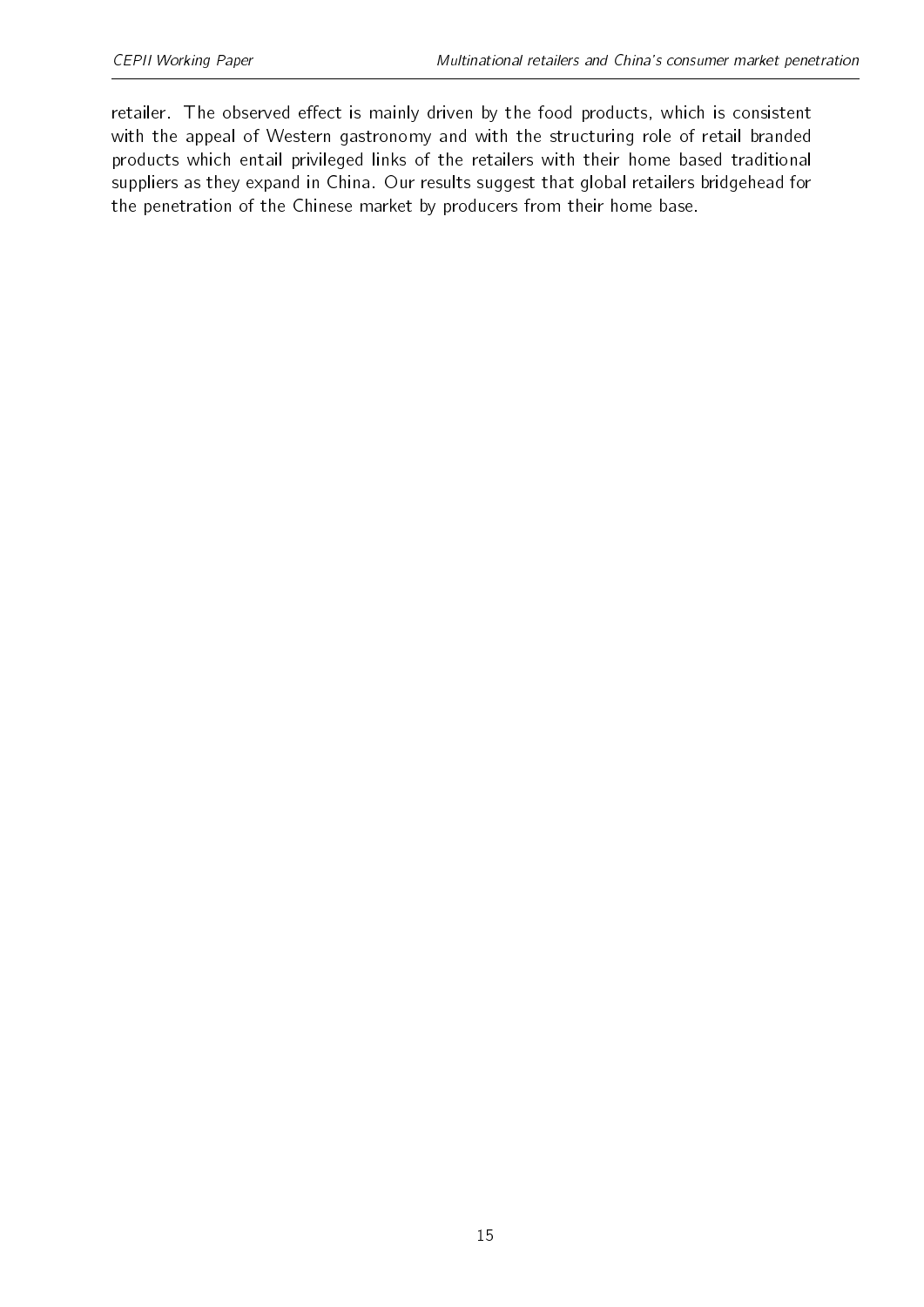#### References

- Basker Emek, Shawn Klimek and Pham Hoang Van, 2012, Supersize It: The Growth of Retail Chains and the Rise of the "Big Box" Store, Journal of Economics and Management Strategy, 21 (3), Fall, 541-582
- Basker Emek and Pham Hoang Van, 2010a, Imports "R" Us: Retail Chains as Platforms for Developing-Country Imports, American Economic Review (Papers and Proceedings), 100 (2), May, 414-418
- Basker Emek, Shawn Klimek and Pham Hoang Van, 2010b, Putting a Smiley Face on the Dragon: Wal-Mart as Catalyst to U.S.-China Trade, revised version of University of Missouri Department of Economics Working Paper 07-10.
- Bernard, Andrew, J. Bradford Jensen, Stephen J. Redding, and Peter K. Schott, 2010, Wholesalers and Retailers in U.S. Trade. American Economic Review, 100, 408-13.
- Bertrand, Marianne, Duflo, Esther, Mullainathan, Sendhil, 2004, How much should we trust differences-in-differences estimates? Quarterly Journal of Economics, 119  $(1)$ , 249-275.
- Cheptea, Angela, Charlotte Emlinger and Karine Latouche, 2015a, Multinational Retailers and Home Country Food Exports, American Journal of Agricultural Economics, 97(1):159-179.
- Cheptea Angela, Emlinger Charlotte and Latouche Karine, 2015b, Do exporting firms benefits from retail internationalization? Evidence from France. CEPII Working Paper 2015- 21.
- Durand Cédric, 2007, Externalities from foreign direct investment in the Mexican retailing sector, Cambridge Journal of Economics, 31 (3), 393-411.
- Feenstra, Robert and Gordon Hanson, 2004, Intermediaries in Entrepot Trade: Hong Kong Re-Exports of Chinese Goods, Journal of Economics & Management Strategy, 1, 3-35.
- Head, Keith, Ran Jing and Deborah Swenson, 2014, From Beijing to Bentonville: Do Multinational Retailers Link Markets?, Journal of Development Economics 110, 79-92.
- Javorcik Beata and Yue Li, 2013, Do the Biggest Aisles Serve a Brighter Future? Global Retail Chains and Their Implications for Romania, Journal of International Economics, 90 (2), 348-363.
- Javorcik, Beata, Keller, Wolfgang and Tybout, James, 2008, Openness and industrial response in a Wal-Mart world: a case study of mexican soaps, detergents and surfactant producers, The World Economy 31 (12),
- Iacovone Leonardo, Beata Javorcik, Wolfgang Keller and James Tybout, 2015, Supplier Responses to Walmart's Invasion in Mexico, 95 (1), 1-15.
- Moreau, Raphael, 2008, Retail in practice, The Retail Digest, March 22, 42-45.
- Planet Retail, 2014, China Country Profile. [http://www1.planetretail.net/.](http://www1.planetretail.net/)
- Raff, Horst and Nicolas Schmitt, 2012, Imports and the Structure of Retail Markets, Canadian Journal of Economics, 45 (4), 1431-55.
- Raff, Horst and Nicolas Schmitt, 2015, Retailing and international trade: A survey of the literature, Economics Working Paper, Christian-Albrechts-University Kiel, Department of Economics 2015-02.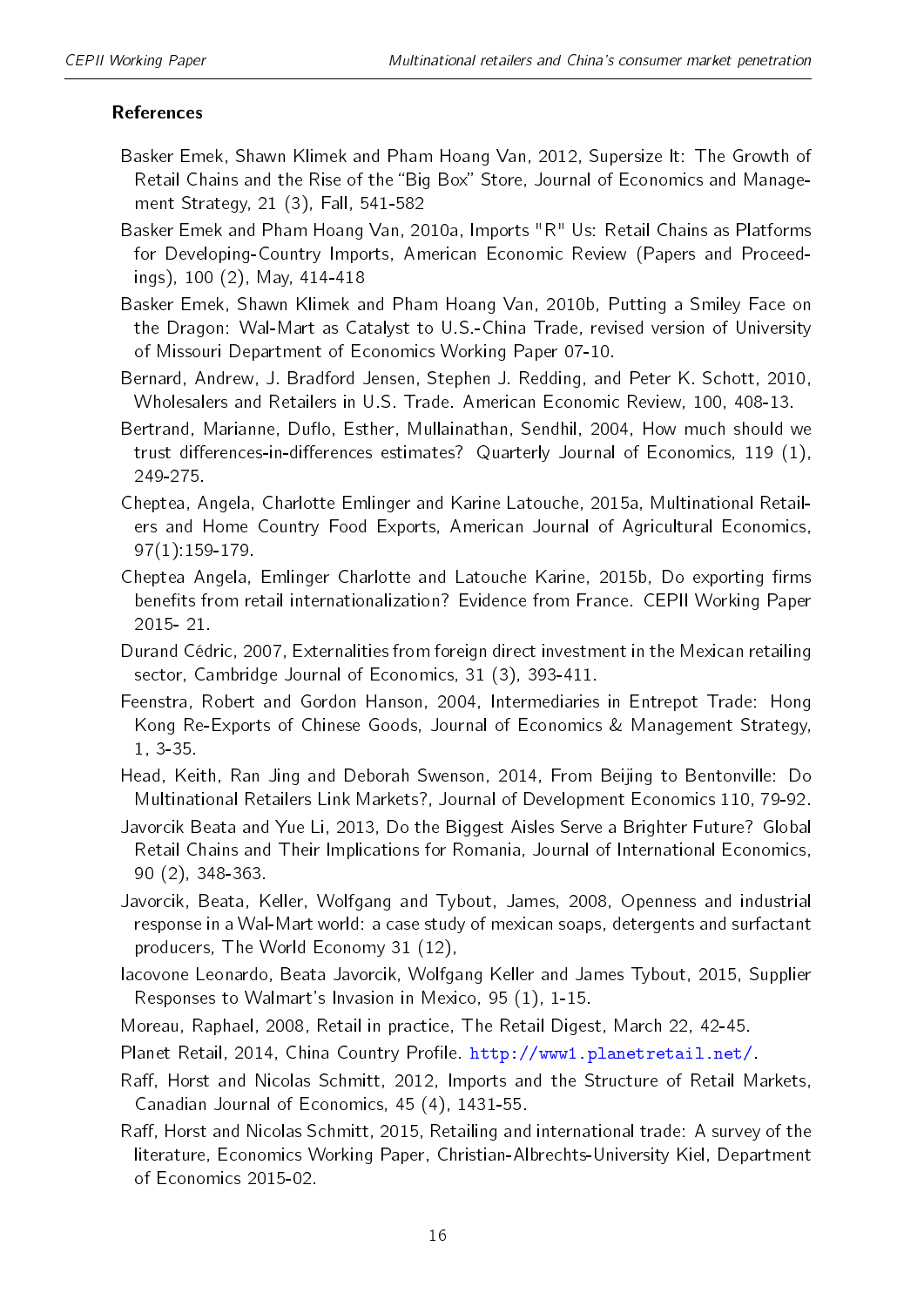Wang, Shuguang and Yongchang Zhang, 2006. Penetrating the Great Wall, conquering the Middle Kingdom: Wal-Mart in China. Wal-mart World? The World's Biggest Corporation in the Global Economy. Routledge, Taylor & Francis Group, New York, NY, pp. 293-313.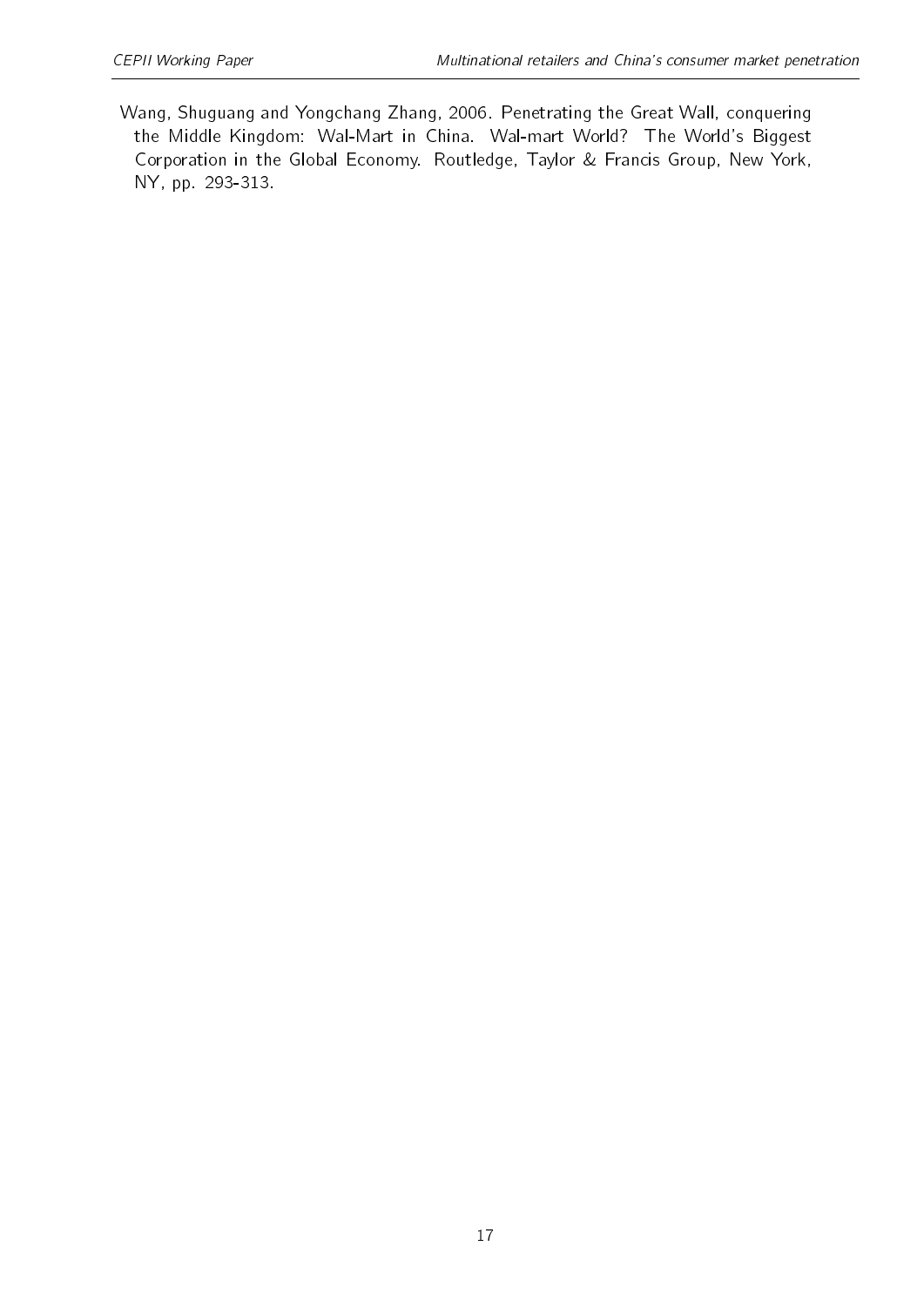<span id="page-17-0"></span>

| Explained variable                                               | In Imports <sub>ipct</sub> |                    |                    |               |
|------------------------------------------------------------------|----------------------------|--------------------|--------------------|---------------|
|                                                                  | (1)                        | $\left( 2\right)$  | 3)                 | $^{\circ}$ 4) |
| Western Retail Stores <sub>it</sub>                              | $0.180^{a}$                | 0.166 <sup>a</sup> |                    |               |
|                                                                  | (0.043)                    | (0.046)            |                    |               |
| Western Retail Stores <sub>it</sub> $\times$ Retail <sub>p</sub> |                            | 0.089 <sup>c</sup> | 0.161 <sup>a</sup> | $0.187^{b}$   |
|                                                                  |                            | (0.049)            | (0.056)            | (0.072)       |
| Observations                                                     | 1,154,374                  | 1,154,374          | 1,154,374          | 1,154,374     |
| R-squared                                                        | 0.784                      | 0.784              | 0.791              | 0.822         |
| City-Product-Country fixed effects                               | Yes                        | Yes                | Yes                | Yes           |
| Product-Country-Year fixed effects                               | Yes.                       | Yes                | Yes                | Yes           |
| City-Year fixed effects                                          | No                         | Nο                 | Yes                |               |
| City-Country-Year fixed effects                                  | No                         | No                 | No                 | Yes           |

| Table 1 - Baseline specification: retailer expansion and imports |  |  |  |  |  |
|------------------------------------------------------------------|--|--|--|--|--|
|------------------------------------------------------------------|--|--|--|--|--|

Heteroskedasticity-robust standard errors clustered at the city level appear in parentheses. Imports<sub>ipct</sub> denotes imports of city *i* from country *c* in year *t* for a product  $p$ . Products are defined as categories (non-retailer goods, retailer food goods and retailers non-food goods) within an HS2.  $a$ ,  $b$  and  $c$  indicate significance at the 1%, 5% and 10% confidence levels.

<span id="page-17-1"></span>

| Explained variable                                               | $ln$ Imports <sub>ipct</sub> |                     |                    |            |
|------------------------------------------------------------------|------------------------------|---------------------|--------------------|------------|
| Sample                                                           | Excluding Greater            | Excluding countries | Excluding cities   | Processing |
|                                                                  | China origins                | w/o retailers       | w/o retailers      | activities |
|                                                                  | $\left( 1\right)$            | $\left( 2\right)$   | (3)                | (4)        |
| Western Retail Stores <sub>it</sub> $\times$ Retail <sub>p</sub> | $0.183^{b}$                  | $0.176^{b}$         | 0.187 <sup>b</sup> | 0.058      |
|                                                                  | (0.074)                      | (0.074)             | (0.072)            | (0.059)    |
| Observations                                                     | 1,054,186                    | 999,702             | 1,004,076          | 363,602    |
| R-squared                                                        | 0.825                        | 0.822               | 0.820              | 0.844      |
| City-Product-Country fixed effects                               | Yes                          | Yes                 | Yes                | Yes        |
| Product-Country-Year fixed effects                               | Yes                          | Yes                 | Yes                | Yes        |
| City-Country-Year fixed effects                                  | Yes                          | Yes                 | Yes                | Yes        |

Table 2 Retailer expansion and imports: robustness checks

Heteroskedasticity-robust standard errors clustered at the city level appear in parentheses. Imports $_{i\rho ct}$  denotes imports of city *i* from country  $c$  in year  $t$  for a product  $p$ . Products are defined as categories (non-retailer goods, retailer food goods and retailers non-food goods) within an HS2. Column 1 excludes imports flows from Hong-Kong, Taiwan and Macao. Column 2 excludes import flows from countries without global retail chains. Column 3 excludes cities without foreign (western and Asian) retailers. In contrast to our baseline regressions on ordinary trade transactions, in column 4, imports correspond to processing activities.  $a$ ,  $b$  and  $c$  indicate significance at the  $1\%$ , 5% and  $10\%$  confidence levels.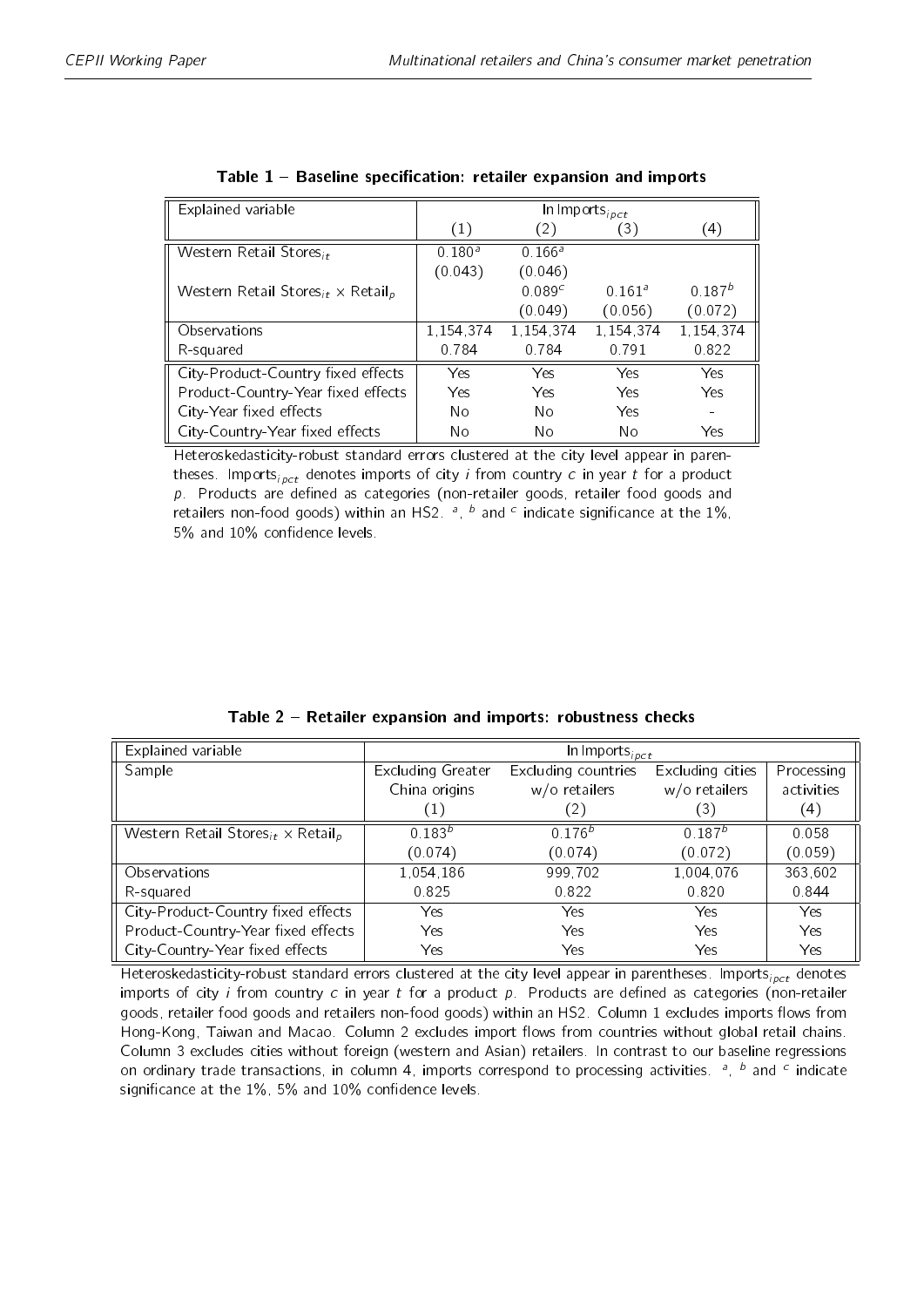<span id="page-18-0"></span>

| Explained variable                                                                          | $ln$ Imports <sub>ipct</sub> |             |                  |             |
|---------------------------------------------------------------------------------------------|------------------------------|-------------|------------------|-------------|
|                                                                                             | (1)                          | (2)         | (3)              | (4)         |
| Western Retail Stores <sub>it</sub> $\times$ Home <sub>c</sub>                              | $-0.032$                     |             |                  |             |
|                                                                                             | (0.030)                      |             |                  |             |
| Western Retail Stores <sub>it</sub> $\times$ Retail <sub>p</sub>                            | $0.141^{b}$                  | $0.165^{b}$ | $0.183^{\circ}$  |             |
|                                                                                             | (0.056)                      | (0.072)     | (0.063)          |             |
| Western Retail Stores <sub>it</sub> $\times$ Retail <sub>p</sub> $\times$ Home <sub>c</sub> | $0.138^{b}$                  | $0.138^{b}$ | 0.095            | $-0.010$    |
|                                                                                             | (0.064)                      | (0.068)     | (0.068)          | (0.070)     |
| Western Retail Stores <sub>it</sub> $\times$ Food <sub>p</sub>                              |                              |             | $-0.101$         |             |
|                                                                                             |                              |             | (0.121)          |             |
| Western Retail Stores <sub>it</sub> $\times$ Food <sub>p</sub> $\times$ Home <sub>c</sub>   |                              |             | 0.244 $^{\circ}$ | $0.332^{b}$ |
|                                                                                             |                              |             | (0.127)          | (0.145)     |
| Observations                                                                                | 1,154,374                    | 1.154.374   | 1,154,374        | 1,154,374   |
| R-squared                                                                                   | 0.791                        | 0.822       | 0.822            | 0.868       |
| City-Product-Country fixed effects                                                          | Yes.                         | Yes         | Yes.             | Yes.        |
| Product-Country-Year fixed effects                                                          | Yes:                         | Yes.        | Yes.             | Yes.        |
| City-Year fixed effects                                                                     | Yes.                         |             |                  |             |
| City-Country-Year fixed effects                                                             | No                           | Yes.        | Yes              | Yes.        |
| City-Product-Year fixed effects                                                             | No                           | No          | No               | Yes         |

| Table 3 - Country-specific effect: retailer expansion and imports |  |  |  |  |  |
|-------------------------------------------------------------------|--|--|--|--|--|
|-------------------------------------------------------------------|--|--|--|--|--|

Heteroskedasticity-robust standard errors clustered at the city level appear in parentheses. Imports<sub>ipct</sub> denotes imports of city *i* from country c in year t for a product p. Products are defined as categories (non-retailer goods, retailer food goods and retailers non-food goods) within an HS2.  $^a$ ,  $^b$  and  $^c$  indicate significance at the  $1\%$ , 5% and  $10\%$  confidence levels.

| Explained variable                                                                          | In Imports <sub>ipct</sub> |                  |                  |            |  |
|---------------------------------------------------------------------------------------------|----------------------------|------------------|------------------|------------|--|
|                                                                                             | (1)                        | (2)              | (3)              | (4)        |  |
| Sample                                                                                      | No Greater                 | No countries     | No cities        | Processing |  |
|                                                                                             | China origins              | $w$ /o retailers | $w$ /o retailers | activities |  |
| Western Retail Stores <sub>it</sub> $\times$ Retail <sub>p</sub>                            | 0.157 <sup>b</sup>         | $0.146^{b}$      | 0.057            | 0.068      |  |
|                                                                                             | (0.073)                    | (0.073)          | (0.123)          | (0.059)    |  |
| Western Retail Stores <sub>it</sub> $\times$ Retail <sub>p</sub> $\times$ Home <sub>c</sub> | $0.144^{b}$                | $0.151^{b}$      | $0.135^{b}$      | $-0.097$   |  |
|                                                                                             | (0.069)                    | (0.069)          | (0.068)          | (0.092)    |  |
| Observations                                                                                | 1,054,186                  | 999.702          | 800.185          | 363,602    |  |
| R-squared                                                                                   | 0.825                      | 0.822            | 0.842            | 0.844      |  |
| City-Product-Country fixed effects                                                          | <b>Yes</b>                 | <b>Yes</b>       | <b>Yes</b>       | Yes        |  |
| Product-Country-Year fixed effects                                                          | Yes                        | <b>Yes</b>       | <b>Yes</b>       | Yes        |  |
| City-Country-Year fixed effects                                                             | Yes                        | Yes              | Yes              | Yes        |  |

|  | Table $4$ – Country-specific effect: robustness checks $(1)$ |  |  |  |  |  |
|--|--------------------------------------------------------------|--|--|--|--|--|
|--|--------------------------------------------------------------|--|--|--|--|--|

Heteroskedasticity-robust standard errors clustered at the city level appear in parentheses. Imports<sub>ipct</sub> denotes imports of city *i* from country c in year t for a product p. Products are defined as categories (non-retailer goods, retailer food goods and retailers non-food goods) within an HS2. Column 1 excludes imports flows from Hong-Kong, Taiwan and Macao. Column 2 excludes import flows from countries without global retail chains. Column 3 excludes cities without foreign (western and Asian) retailers. In contrast to our baseline regressions on ordinary trade transactions, in column 4, imports correspond to processing activities.  $a$ ,  $b$  and  $c$  indicate significance at the  $1\%$ , 5% and  $10\%$  confidence levels.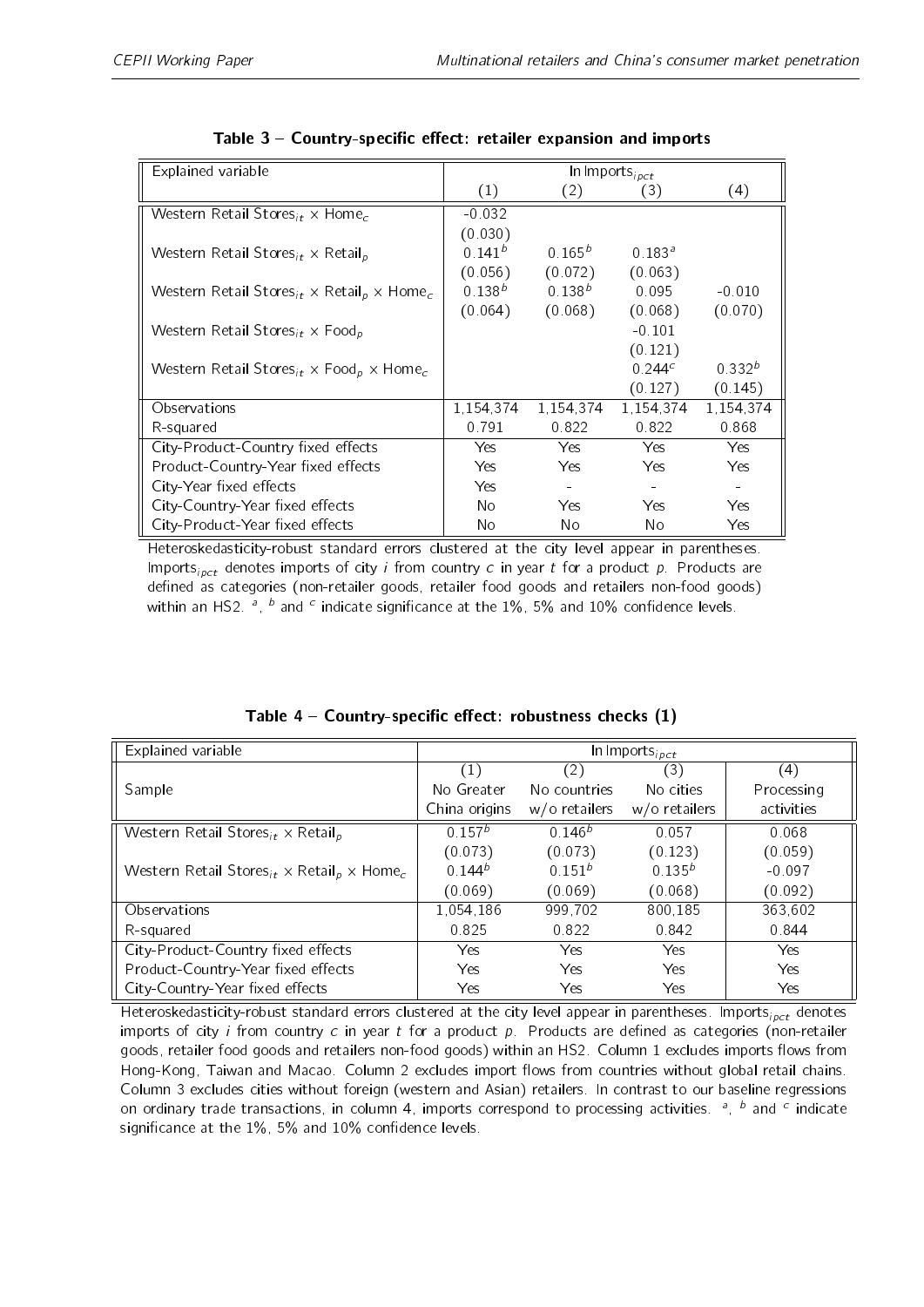<span id="page-19-0"></span>

| Explained variable                                                                          | In Imports <sub>ipct</sub> |                  |                    |            |  |
|---------------------------------------------------------------------------------------------|----------------------------|------------------|--------------------|------------|--|
|                                                                                             | $\left( 1\right)$          | (2)              | (3)                | (4)        |  |
| Sample                                                                                      | No Greater                 | No countries     | No cities          | Processing |  |
|                                                                                             | China origins              | $w$ /o retailers | $w$ /o retailers   | activities |  |
| Western Retail Stores <sub>it</sub> $\times$ Retail <sub>p</sub>                            | $0.173^{a}$                | $0.170^{a}$      | 0.085              | 0.073      |  |
|                                                                                             | (0.063)                    | (0.065)          | (0.100)            | (0.063)    |  |
| Western Retail Stores <sub>it</sub> $\times$ Retail <sub>p</sub> $\times$ Home <sub>c</sub> | 0.104                      | 0.075            | 0.001              | $-0.104$   |  |
|                                                                                             | (0.068)                    | (0.069)          | (0.068)            | (0.099)    |  |
| Western Retail Stores <sub>it</sub> $\times$ Food <sub>p</sub>                              | $-0.086$                   | $-0.137$         | $-0.163$           | $-0.059$   |  |
|                                                                                             | (0.130)                    | (0.124)          | (0.210)            | (0.157)    |  |
| Western Retail Stores <sub>it</sub> $\times$ Food <sub>p</sub> $\times$ Home <sub>c</sub>   | 0.235c                     | $0.268^{b}$      | 0.362 <sup>b</sup> | 0.078      |  |
|                                                                                             | (0.130)                    | (0.129)          | (0.169)            | (0.428)    |  |
| Observations                                                                                | 1,054,186                  | 999,702          | 800.185            | 363,602    |  |
| R-squared                                                                                   | 0.825                      | 0.822            | 0.842              | 0.844      |  |
| City-Product-Country fixed effects                                                          | Yes.                       | Yes.             | Yes.               | Yes.       |  |
| Product-Country-Year fixed effects                                                          | Yes.                       | Yes.             | Yes.               | Yes        |  |
| City-Country-Year fixed effects                                                             | Yes                        | Yes.             | Yes.               | Yes        |  |

#### Table  $5$  - Country-specific effect: robustness checks (2)

Heteroskedasticity-robust standard errors clustered at the city level appear in parentheses. Imports<sub>ipct</sub> denotes imports of city i from country c in year t for a product  $p$ . Products are defined as categories (non-retailer goods, retailer food goods and retailers non-food goods) within an HS2. Column 1 excludes imports flows from Hong-Kong, Taiwan and Macao. Column 2 excludes import flows from countries without global retail chains. Column 3 excludes cities without foreign retailers. In contrast to our baseline regressions on ordinary trade transactions, in column 4, imports correspond to processing activities. <sup>a</sup>, <sup>b</sup> and <sup>c</sup> indicate significance at the  $1\%$ , 5% and  $10\%$  confidence levels.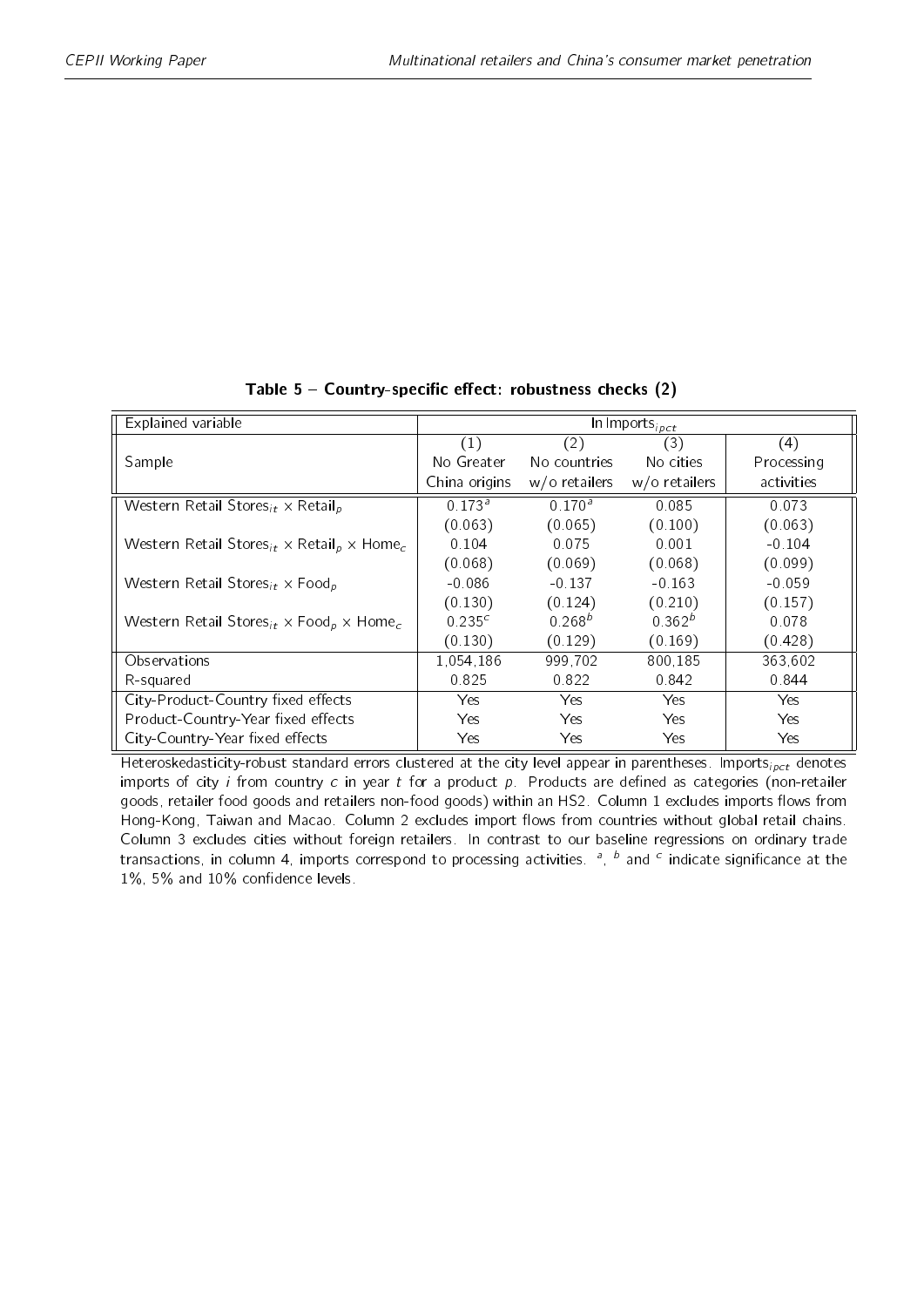<span id="page-20-0"></span>

| Explained variable                                                                          |                    | In Imports $_{ipct}$ |
|---------------------------------------------------------------------------------------------|--------------------|----------------------|
|                                                                                             | (1)                | $\left( 2\right)$    |
| Western Retail Stores <sub>it</sub> $\times$ Retail <sub>p</sub>                            | $0.123^{b}$        | $0.147^{b}$          |
|                                                                                             | (0.057)            | (0.057)              |
| Western Retail Stores <sub>it</sub> $\times$ Retail <sub>p</sub> $\times$ Home <sub>c</sub> | 0.113 <sup>c</sup> | 0.075                |
|                                                                                             | (0.065)            | (0.067)              |
| Western Retail Stores <sub>it</sub> $\times$ Food <sub>p</sub>                              |                    | $-0.129$             |
|                                                                                             |                    | (0.116)              |
| Western Retail Stores <sub>it</sub> $\times$ Food <sub>p</sub> $\times$ Home <sub>c</sub>   |                    | 0.217c               |
|                                                                                             |                    | (0.131)              |
| Asian Retail Stores <sub>it</sub> $\times$ Retail <sub>p</sub>                              | 0.160 <sup>a</sup> | $0.132^{b}$          |
|                                                                                             | (0.051)            | (0.055)              |
| Asian Retail Stores <sub>it</sub> $\times$ Retail <sub>p</sub> $\times$ Home <sub>c</sub>   | 0.039              | 0.099                |
|                                                                                             | (0.080)            | (0.097)              |
| Asian Retail Stores <sub>it</sub> $\times$ Food <sub>p</sub>                                |                    | 0.136                |
|                                                                                             |                    | (0.165)              |
| Asian Retail Stores <sub>it</sub> $\times$ Food <sub>p</sub> $\times$ Home <sub>c</sub>     |                    | $-0.263^{b}$         |
|                                                                                             |                    | (0.133)              |
| Observations                                                                                | 1,154,374          | 1,154,374            |
| R-squared                                                                                   | 0.822              | 0.822                |
| City-Product-Country fixed effects                                                          | Yes.               | Yes                  |
| Product-Country-Year fixed effects                                                          | <b>Yes</b>         | Yes                  |
| City-Country-Year fixed effects                                                             | Yes                | Yes                  |

Table  $6$  - Country-specific effect: robustness checks  $(3)$ 

Heteroskedasticity-robust standard errors clustered at the city level appear in parentheses. Imports<sub>ipct</sub> denotes imports of city *i* from country *c* in year *t* for a product  $p$ . Products are defined as categories (non-retailer goods, retailer food goods and retailers non-food goods) within an HS2.  $^a$ ,  $^b$  and  $^c$  indicate significance at the  $1\%$ , 5% and  $10\%$  confidence levels.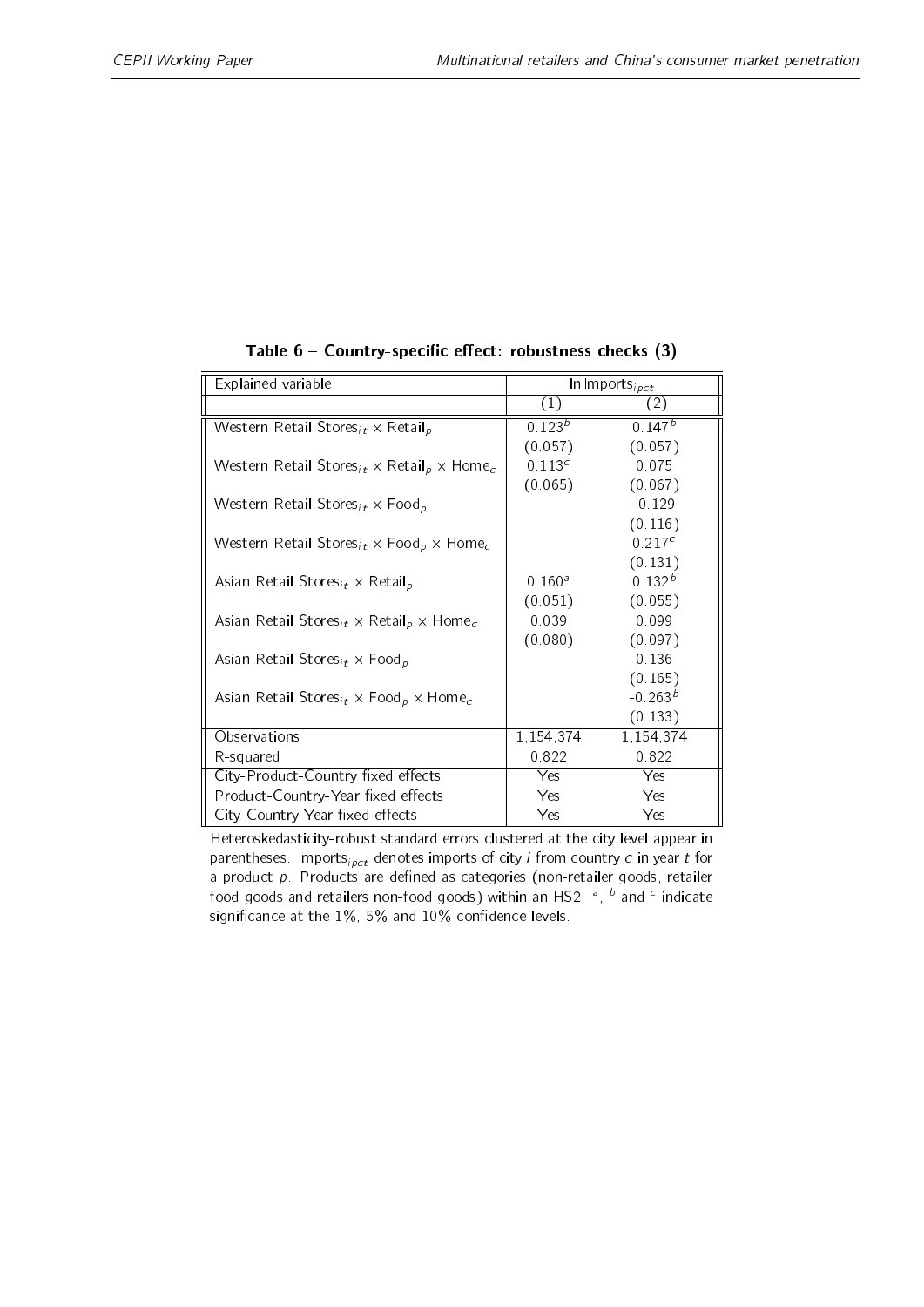<span id="page-21-0"></span>

| Explained variable                                                                            | $\overline{\ln}$ Imports <sub>ipct</sub> |                                                                                                          |                      |                    |
|-----------------------------------------------------------------------------------------------|------------------------------------------|----------------------------------------------------------------------------------------------------------|----------------------|--------------------|
|                                                                                               | (1)                                      | (2)                                                                                                      | (3)                  | (4)                |
| Sample                                                                                        | $\overline{All}$                         | $w$ /o                                                                                                   | A <sub>II</sub>      | w/o                |
|                                                                                               |                                          | beverage                                                                                                 |                      | beverage           |
| Carrefour-Auchan Stores <sub>it</sub> $\times$ Retail <sub>p</sub>                            | 0.112c                                   | $0.155^{b}$                                                                                              | 0.112 <sup>c</sup>   | $0.155^{b}$        |
|                                                                                               | (0.060)                                  | (0.066)                                                                                                  | (0.060)              | (0.065)            |
| Carrefour-Auchan Stores <sub>it</sub> $\times$ Food <sub>p</sub>                              | $-0.072$                                 | $-0.073$                                                                                                 | $-0.095$             | $-0.087$           |
|                                                                                               | (0.077)                                  | (0.077)                                                                                                  | (0.091)              | (0.089)            |
| Carrefour-Auchan Stores <sub>it</sub> $\times$ Retail <sub>p</sub> $\times$ Home <sub>c</sub> | $-0.023$                                 | $-0.065$                                                                                                 | $-0.024$             | $-0.072$           |
|                                                                                               | (0.113)                                  | (0.129)                                                                                                  | (0.114)              | (0.133)            |
| Carrefour-Auchan Stores <sub>it</sub> $\times$ Food <sub>p</sub> $\times$ Home <sub>c</sub>   | $0.388^{b}$                              | $0.500^{a}$                                                                                              | $0.757$ <sup>a</sup> | $1.025^{a}$        |
|                                                                                               | (0.165)                                  | (0.181)                                                                                                  | (0.211)              | (0.212)            |
| Tesco Stores <sub>it</sub> $\times$ Retail <sub>p</sub>                                       | 0.075                                    | 0.082                                                                                                    | 0.075                | 0.082              |
|                                                                                               | (0.059)                                  | (0.071)                                                                                                  | (0.059)              | (0.071)            |
| Tesco Stores <sub>it</sub> $\times$ Food <sub>p</sub>                                         | 0.080                                    | 0.090                                                                                                    | 0.108                | 0.114              |
|                                                                                               | (0.099)                                  | (0.110)                                                                                                  | (0.109)              | (0.122)            |
| Tesco Stores <sub>it</sub> $\times$ Retail <sub>p</sub> $\times$ Home <sub>c</sub>            | 0.062                                    | 0.050                                                                                                    | 0.062                | 0.054              |
|                                                                                               | (0.109)                                  | (0.114)                                                                                                  | (0.109)              | (0.115)            |
| Tesco Stores <sub>it</sub> $\times$ Food <sub>p</sub> $\times$ Home <sub>c</sub>              | $0.941$ <sup>a</sup>                     | $0.910^{a}$                                                                                              | $1.156^{a}$          | 1.102 <sup>a</sup> |
|                                                                                               | (0.315)                                  | (0.322)                                                                                                  | (0.398)              | (0.420)            |
| Metro Stores <sub>it</sub> $\times$ Retail <sub>p</sub>                                       | 0.098                                    | 0.083                                                                                                    | 0.099                | 0.084              |
|                                                                                               | (0.100)                                  | (0.109)                                                                                                  | (0.100)              | (0.108)            |
| Metro Stores <sub>it</sub> $\times$ Food <sub>p</sub>                                         | $-0.074$                                 | $-0.067$                                                                                                 | $-0.048$             | $-0.055$           |
|                                                                                               | (0.167)                                  | (0.172)                                                                                                  | (0.172)              | (0.177)            |
| Metro Stores <sub>it</sub> $\times$ Retail <sub>p</sub> $\times$ Home <sub>c</sub>            | 0.074                                    | 0.081                                                                                                    | 0.074                | 0.084              |
|                                                                                               | (0.123)                                  | (0.134)                                                                                                  | (0.123)              | (0.134)            |
| Metro Stores <sub>it</sub> $\times$ Food <sub>p</sub> $\times$ Home <sub>c</sub>              | $-0.047$                                 | $-0.045$                                                                                                 | 0.065                | 0.081              |
|                                                                                               | (0.266)                                  | (0.280)                                                                                                  | (0.265)              | (0.287)            |
| Walmart Stores <sub>it</sub> $\times$ Retail <sub>p</sub>                                     | $0.183^{a}$                              | $0.210^{a}$                                                                                              | $0.182^{a}$          | $0.208^a$          |
|                                                                                               | (0.053)                                  | (0.057)                                                                                                  | (0.052)              | (0.057)            |
| Walmart Stores <sub>it</sub> $\times$ Food <sub>p</sub>                                       | $-0.041$                                 | $-0.035$                                                                                                 | $-0.079$             | $-0.061$           |
|                                                                                               | (0.157)                                  | (0.172)                                                                                                  | (0.175)              | (0.195)            |
| Walmart Stores <sub>it</sub> $\times$ Retail <sub>p</sub> $\times$ Home <sub>c</sub>          | $-0.116$                                 | $-0.154c$                                                                                                | $-0.116$             | $-0.152^{c}$       |
|                                                                                               | (0.085)                                  | (0.089)                                                                                                  | (0.086)              | (0.089)            |
| Walmart Stores <sub>it</sub> $\times$ Food <sub>p</sub> $\times$ Home <sub>c</sub>            | 0.083                                    | 0.066                                                                                                    | 0.044                | 0.013              |
|                                                                                               | (0.141)                                  | (0.156)                                                                                                  | (0.142)              | (0.166)            |
| Observations                                                                                  | 1,154,374                                | 1,154,374                                                                                                | 1,146,120            | 1,146,120          |
| R-squared                                                                                     | 0791                                     | 0.822                                                                                                    | 0.791                | 0.823              |
|                                                                                               |                                          | Carrefour-Auchan Stores <sub>it</sub> × Home <sub>c</sub> ,                                              |                      |                    |
| Additional control variables                                                                  |                                          | Walmart Retail Stores <sub>it</sub> × Home <sub>c</sub> Tesco Stores <sub>it</sub> × Home <sub>c</sub> , |                      |                    |
|                                                                                               |                                          | Metro Stores <sub>it</sub> × Home <sub>c</sub> , Asian Retail Stores <sub>it</sub> × Home <sub>c</sub>   |                      |                    |
| City-Product-Country fixed effects                                                            | Yes                                      | Yes                                                                                                      | Yes                  | Yes                |
| Product-Country-Year fixed effects                                                            | Yes                                      | Yes                                                                                                      | Yes                  | Yes                |
| City-Year fixed effects                                                                       | Yes                                      | Yes                                                                                                      |                      |                    |
| City-Country-Year fixed effects                                                               | No                                       | No                                                                                                       | Yes                  | Yes                |

| Table 7 - Country and company specific effect: retailer expansion and imports |  |  |  |  |  |  |  |
|-------------------------------------------------------------------------------|--|--|--|--|--|--|--|
|-------------------------------------------------------------------------------|--|--|--|--|--|--|--|

Heteroskedasticity-robust standard errors clustered at the city level appear in parentheses. Imports<sub>ipct</sub> denotes imports of city  $i$  from country  $c$  in year  $t$  for a product  $p$ . Products are defined as categories (non-retailer goods, retailer food goods and retailers non-food goods) within an HS2. Column 2 and 4 excludes imports flows corresponding to the sector of beverage (chapter 22).  $^a$ ,  $^b$  and  $^c$  indicate significance at the 1%, 5% and 10% confidence levels.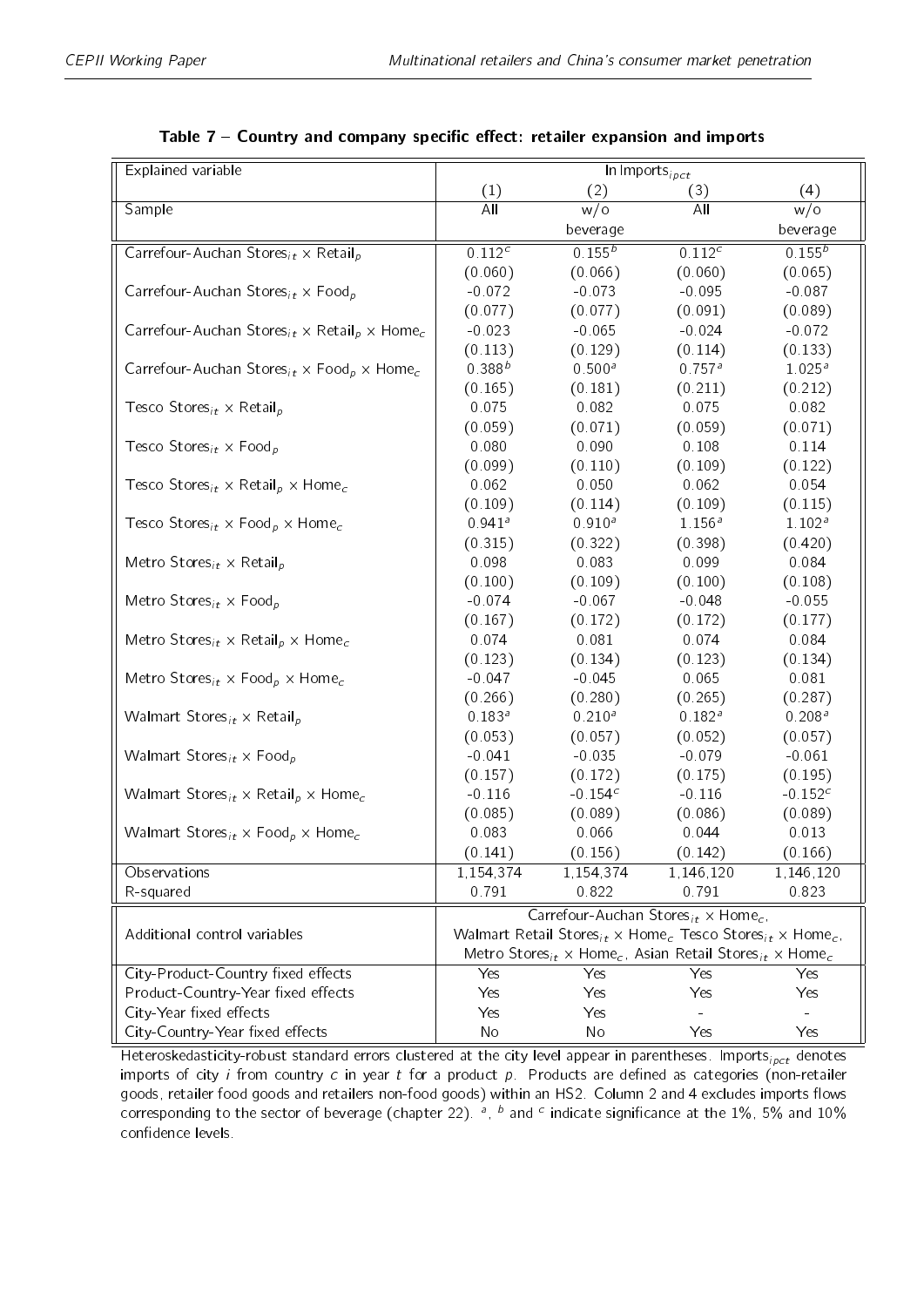#### <span id="page-22-0"></span>Figure A-1 Number of hypermarkets by the 5 leading international retailers in China, 1997 and 2012



The number of hypermarkets is the total store count by location of the five western retailers (Auchan, Carrefour, Metro, Tesco and Walmart).